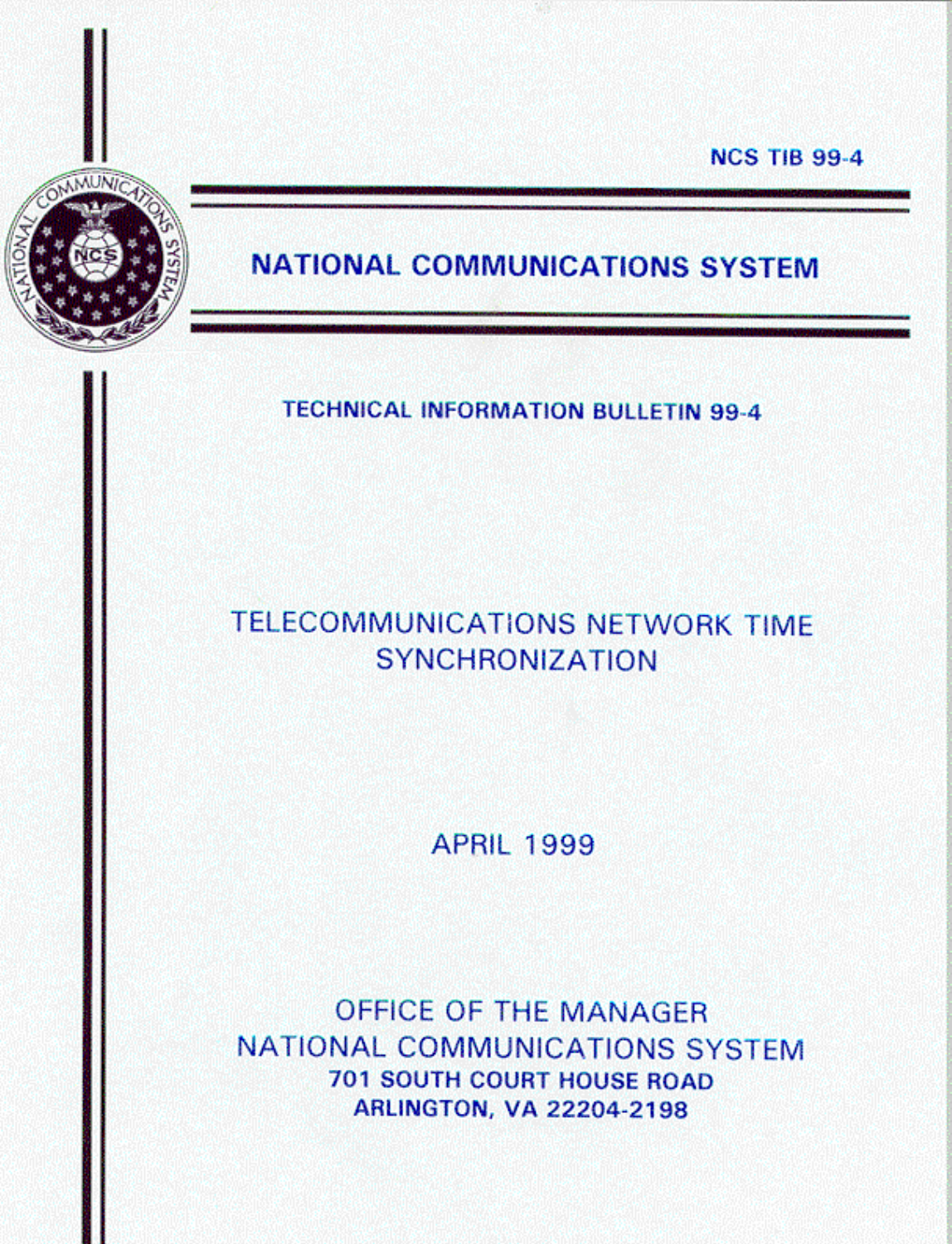#### NCS TECHNICAL INFORMATION BULLETIN 99-4

#### TELECOMMUNICATIONS NETWORK TIME SYNCHRONIZATION

**APRIL 1999** 

PROJECT OFFICER

DALE BARR, JR

Electronics Engineer Technology and Standards Division APPROVED FOR PUBLICATION:

PETER M. FONASH Chief, Technology and Standards Division

#### **FOREWORD**

Among the responsibilities assigned to the Office of the Manager, National Communications System, is the management of the Federal Telecommunications Standards Program. Under this program, the NCS, with the assistance of the Federal Telecommunications Standards Committee identifies, develops, and coordinates proposed Federal Standards which either contribute to the interoperability of functionally similar Federal telecommunications systems or to the achievement of a compatible and efficient interface between computer and telecommunications systems. In developing and coordinating these standards, a considerable amount of effort is expended in initiating and pursuing joint standards development efforts with appropriate technical committees of the International Organization for Standardization, the International Telecommunication Union-Telecommunications Standardization Sector, and the American National Standards Institute. This Technical Information Bulletin presents an overview of an effort which is contributing to the development of compatible Federal and national standards in the area of Asynchronous Transfer Mode Standardization. It. has been prepared to inform interested Federal and industry activities. Any comments, inputs or statements of requirements which could assist in the advancement of this work are welcome and should be addressed to:

> Office of the Manager National Communications System Attn: N6 701 S. Court House Road Arlington, VA 22204-2198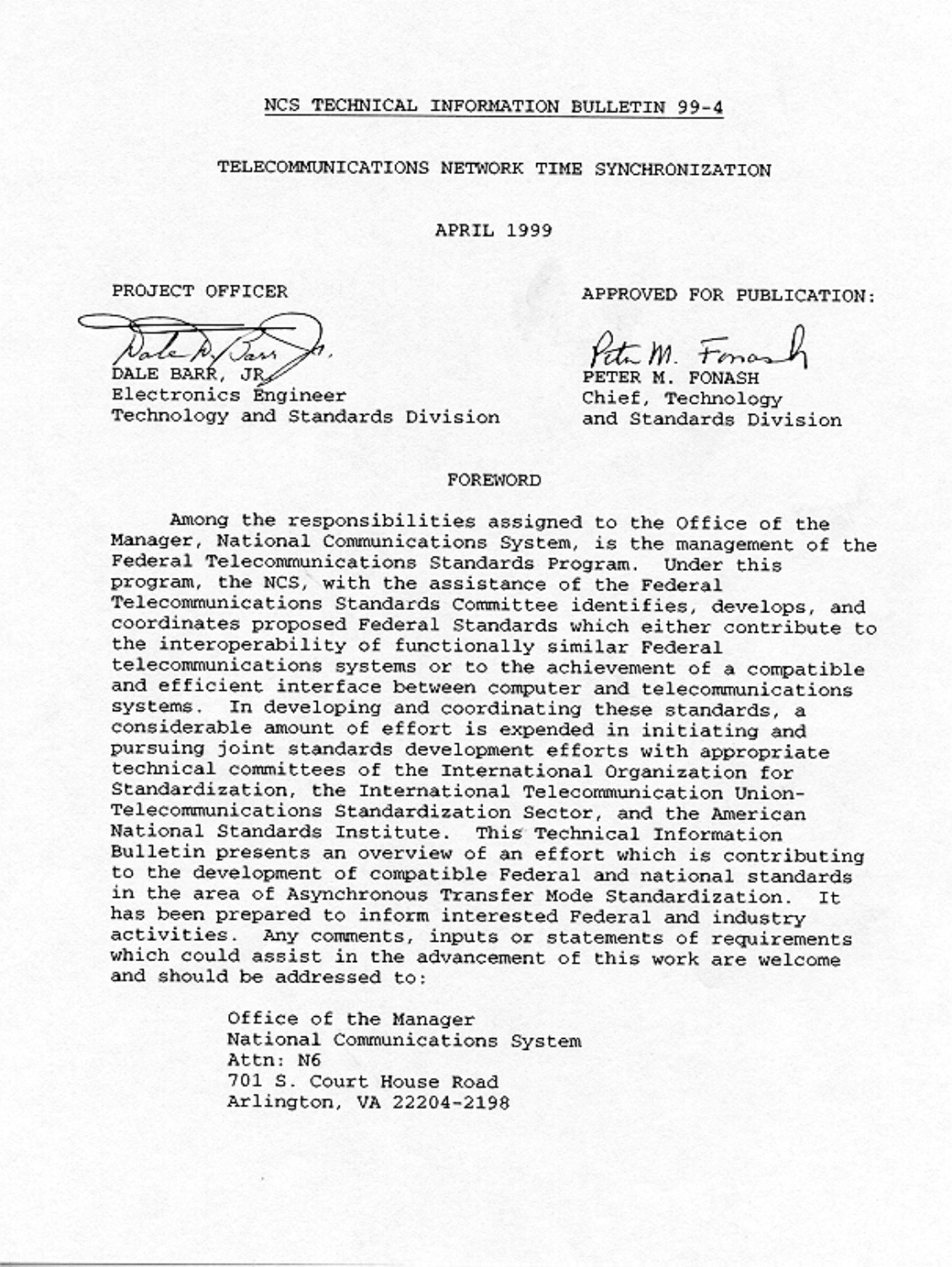

# **Telecommunications Network Time Synchronization**

April 1999

#### **Office of the Manager National Communications System**

Prepared by Communication Technologies, Inc. 503 Carlisle Drive, Suite 200 Herndon, Virginia 20170 703-318-7212 (Voice) 703-318-7214 (Fax) www.comtechnologies.com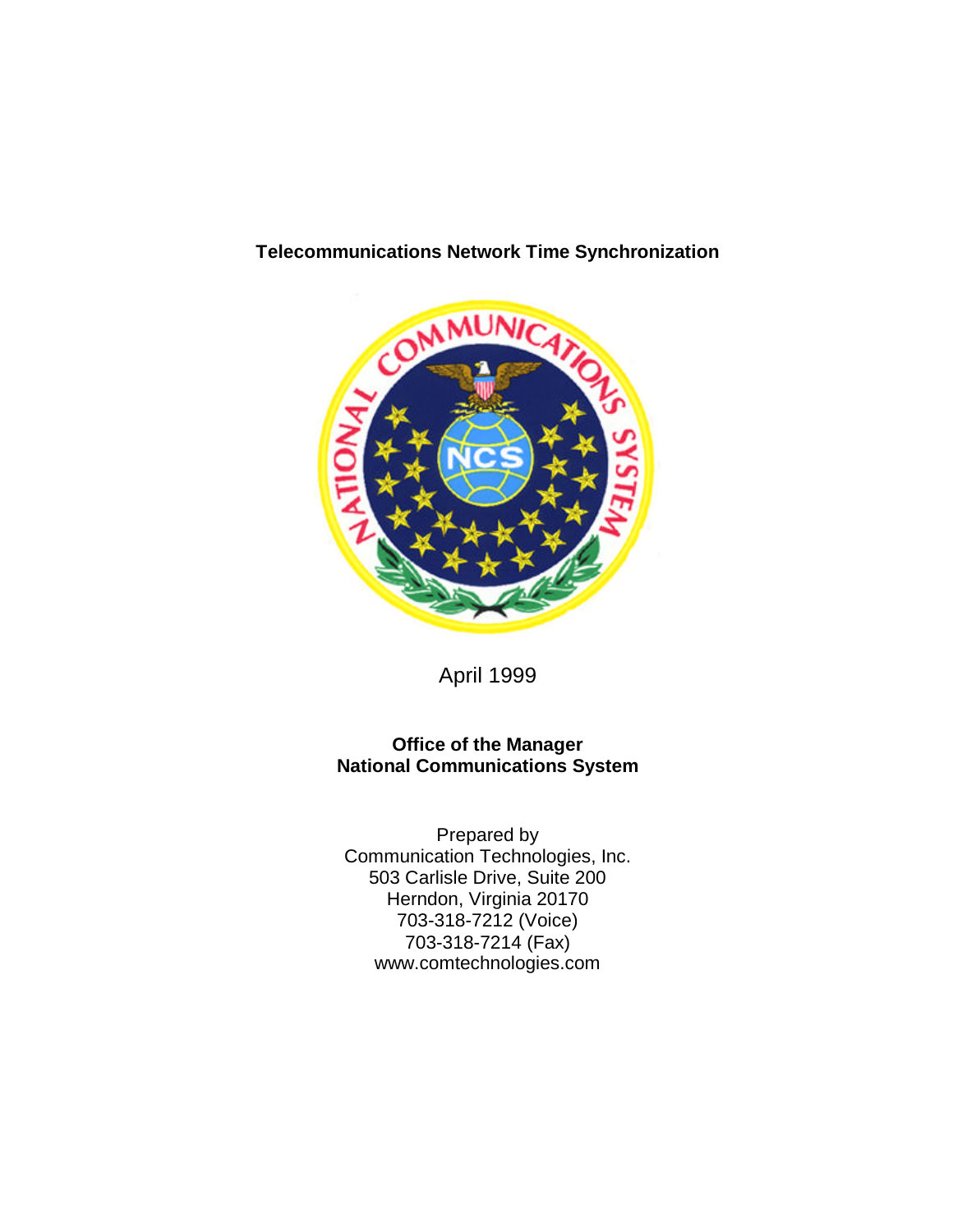# **TELECOMMUNICATIONS NETWORK TIME SYNCHRONIZATION**

#### **Abstract**

This document examines the methods and systems employed within telecommunications networks to achieve time synchronization. The report considers factors such as the digital nature of modern telecommunications networks, the criticality of time synchronization within digital signaling systems, and the upcoming concerns regarding the effects of the year 2000 (Y2K) on computers and telecommunications equipment. The report examines the major telecommunications network time synchronization architectures including: plesiochronous, hierarchical source-receiver, mutual synchronization, pulse stuffing, and pointers. The presentation of information in this report is well suited for technical audiences familiar with telecommunications network synchronization issues. The report also considers issues associated with the operation of networks designed to support of National Security and Emergency Preparedness (NS/EP) events.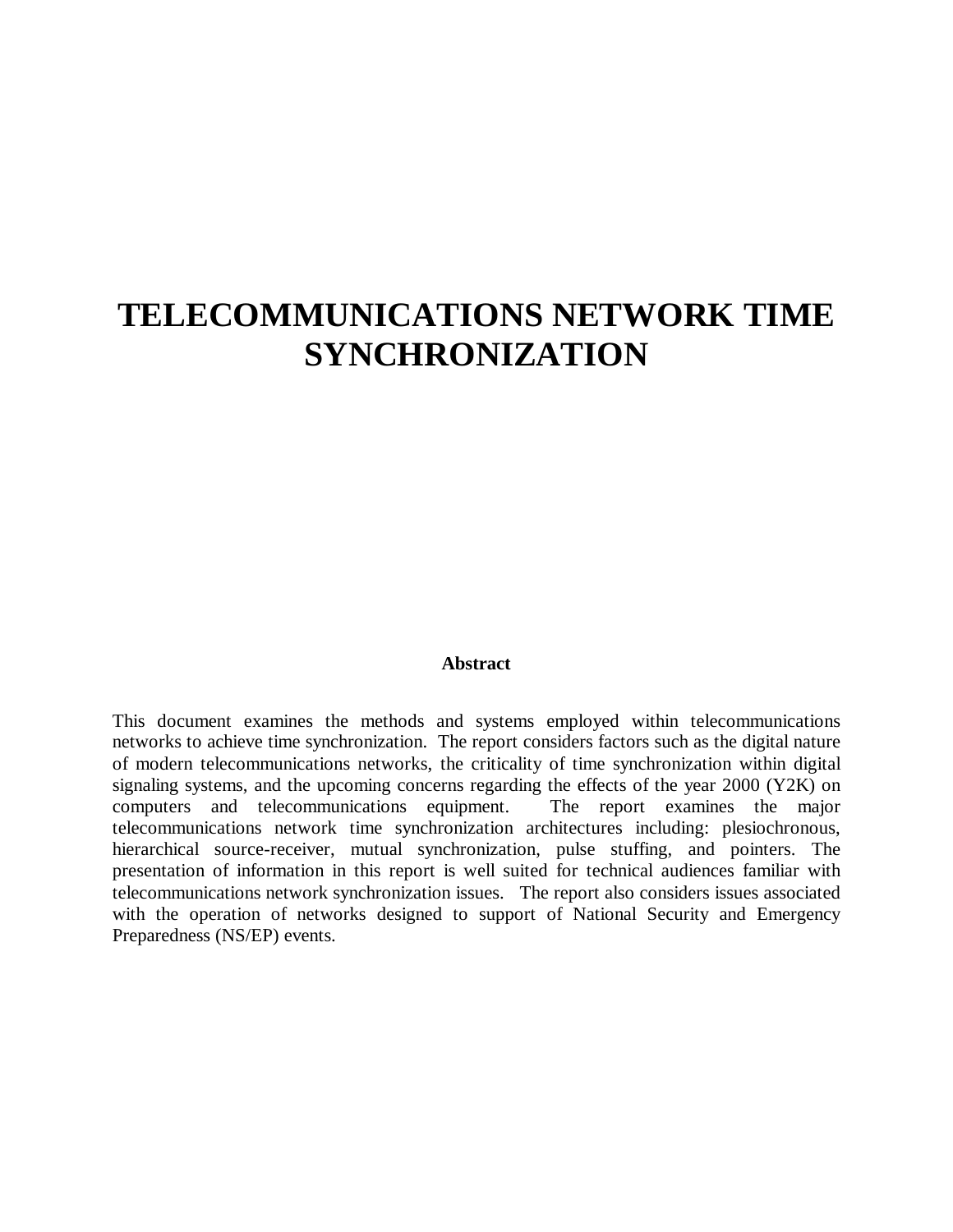# **Table of Contents**

| 1              |            |                                                             |  |
|----------------|------------|-------------------------------------------------------------|--|
| $\mathbf{2}$   |            |                                                             |  |
|                | 2.1        |                                                             |  |
|                | 2.2        |                                                             |  |
|                | 2.3        |                                                             |  |
|                | 2.4        |                                                             |  |
|                | 2.5        |                                                             |  |
|                | 2.6<br>2.7 |                                                             |  |
|                | 2.7.1      |                                                             |  |
|                | 2.7.2      |                                                             |  |
|                | 2.7.3      |                                                             |  |
|                |            | 2.7.4                                                       |  |
|                |            | 2.7.5                                                       |  |
|                |            | 2.76                                                        |  |
| 3              |            |                                                             |  |
|                |            |                                                             |  |
| 4              |            |                                                             |  |
|                | 4.1        |                                                             |  |
|                | 4.2        |                                                             |  |
|                | 4.3        |                                                             |  |
|                | 4.4        |                                                             |  |
|                | 4.5<br>4.6 |                                                             |  |
|                | 4.7        |                                                             |  |
| 5              |            |                                                             |  |
|                |            |                                                             |  |
|                | 5.1        |                                                             |  |
|                | 5.2<br>5.3 |                                                             |  |
|                | 5.4        |                                                             |  |
|                | 5.5        |                                                             |  |
|                | 5.6        |                                                             |  |
| 6              |            | PRECISE TIME AND THE U.S. NAVAL OBSERVATORY MASTER CLOCK 17 |  |
|                |            |                                                             |  |
|                |            | 6.1.1                                                       |  |
|                |            | 6.1.2                                                       |  |
| $\overline{7}$ |            |                                                             |  |
|                |            |                                                             |  |
|                |            |                                                             |  |
|                |            |                                                             |  |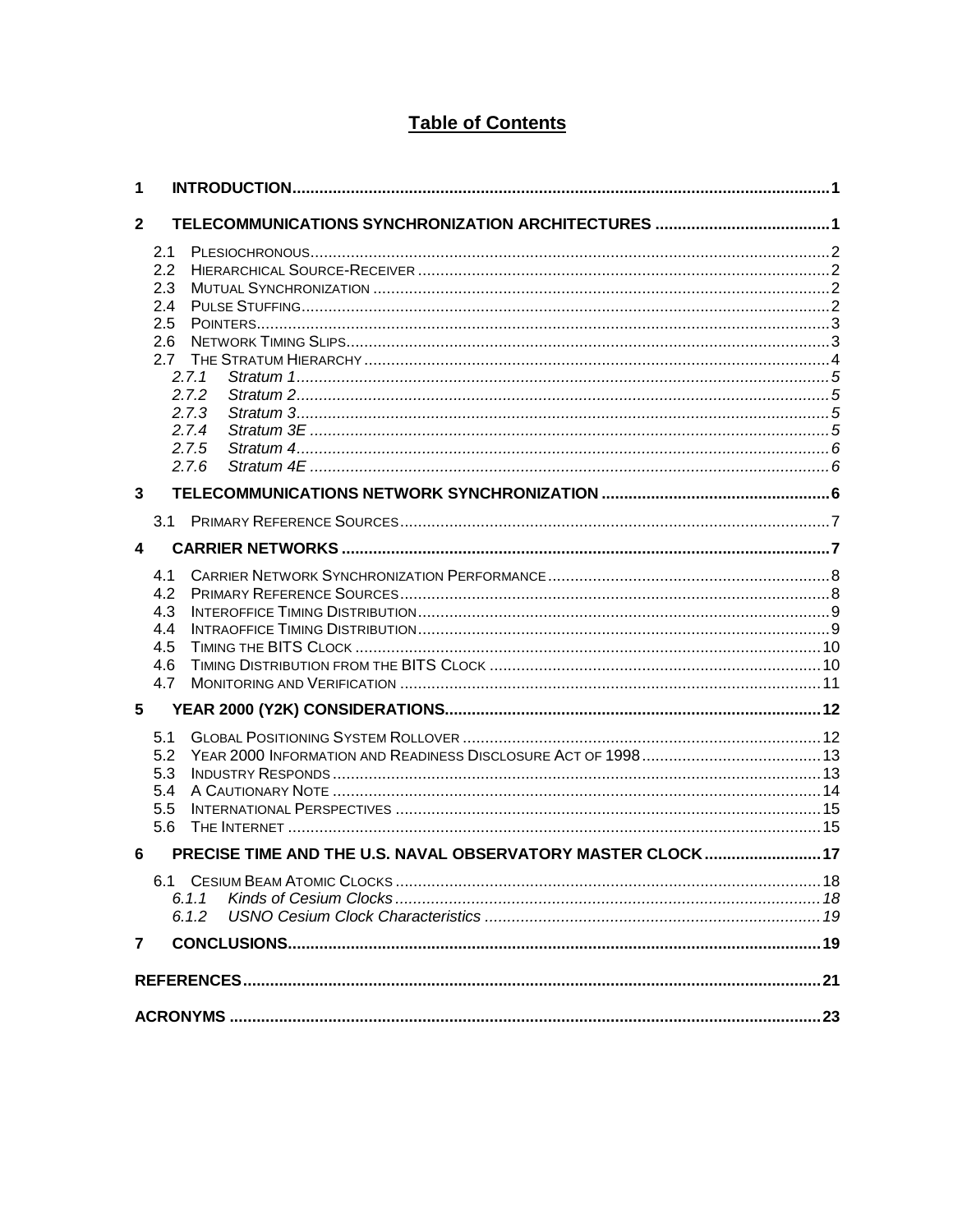# **1 INTRODUCTION**

The National Communications System (NCS) was established through a Presidential Memorandum signed by President Kennedy on August 21, 1963. The memorandum assigned NCS the responsibility of providing necessary communications for the Federal Government under national emergency conditions by linking together, improving, and expanding the communication capabilities of the various agencies. In April 1984, President Ronald Reagan signed Executive Order (E.O.) 12472, which broadened the NCS' responsibilities to include the assignment of National Security and Emergency Preparedness (NS/EP) Telecommunications Functions. The E.O. 12472 directed the NCS to assist the President and the Executive Office of the President (EOP) in coordinating the planning for and provisioning of NS/EP communications for the Federal Government under all circumstances, including NS/EP conditions or emergency, attack, recovery, and reconstitution.

To successfully fulfill this mission, The Office of the Manager, National Communications System (OMNCS), and in particular its Technology and Standards Division (N6), constantly evaluates the technologies upon which the nation relies for emergency communications. One present concern for the nation is the potential for timing and clocking or synchronization problems within the public switched carrier networks as the year 2000 approaches. Interestingly, the year 2000 is unusual in that not only is it the start of the next century and a new millennium, but it is also a leap year. Based on the rule that "a year is a leap year if it is divisible by 4, except if it starts a new century, in which case it must also be divisible by 400", the year 2000 is an "exception to an exception" that happens only once every 400 years.

It is important to recognize that during the 1990's the telecommunications infrastructure of the United States has been rapidly evolving towards becoming a high-speed fully digital environment. Correspondingly, the role played by clocking and synchronization devices to support the digital infrastructure has also grown in importance. As the turn of a new century approaches much attention has been given to the ability of computers, and their associated software programs, to continue processing without interruption. This paper reviews the methods and means employed in today's telecommunications networks to provide the critically important uninterrupted timing and synchronization of communications components within the nations infrastructure. This paper also identifies the types of challenges posed by the Year 2000 (Y2K) computer problem and discusses a number of actions that industry has already taken to alleviate the potential for real world telecommunications timing and synchronization problems.

# **2 TELECOMMUNICATIONS SYNCHRONIZATION ARCHITECTURES**

Today there are several major types of methods that are used to synchronize digital networks. These include: plesiochronous, hierarchical source-receiver, mutual synchronization, pulse stuffing, and pointers. These are described more fully below.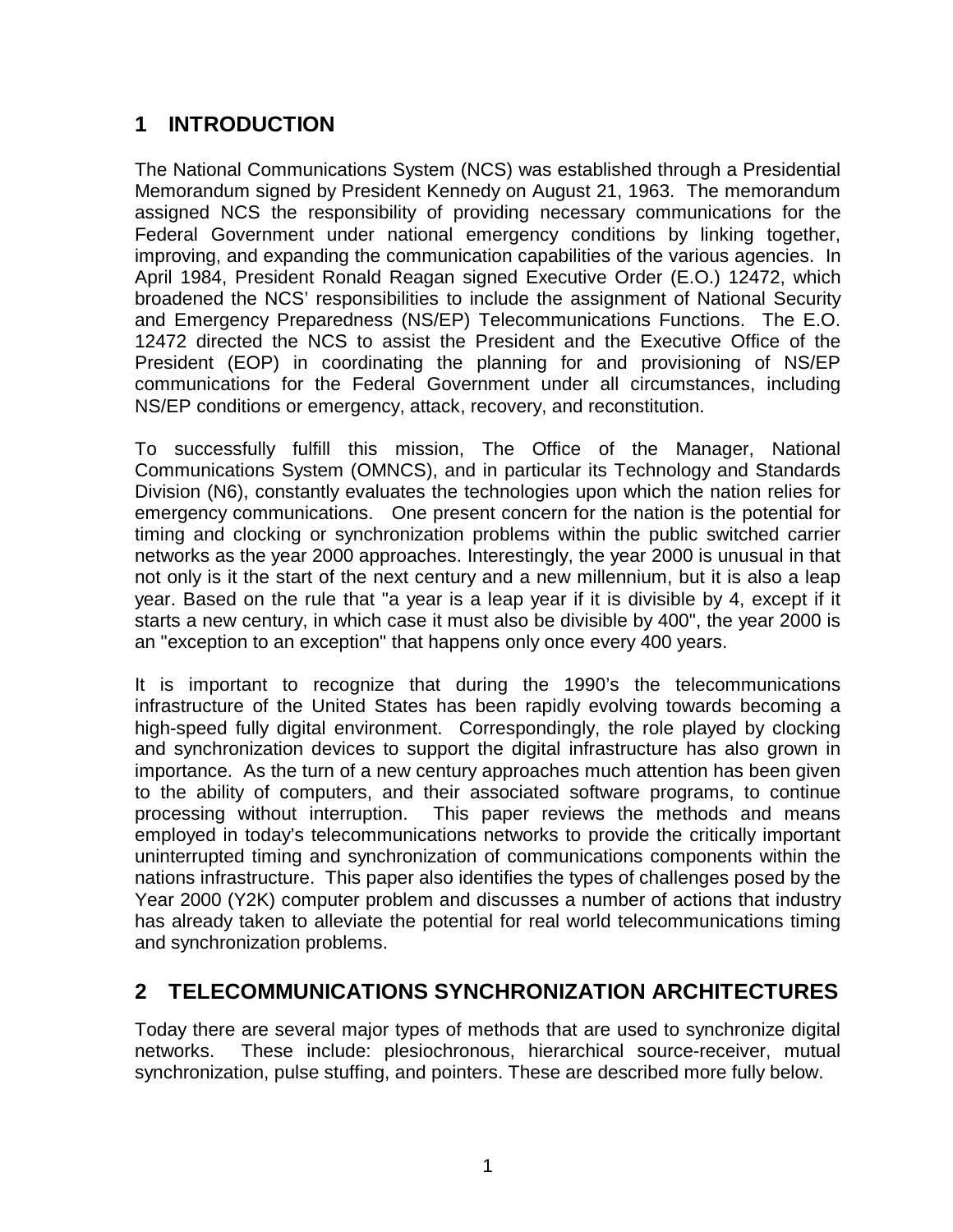# **2.1 Plesiochronous**

Plesiochronous mode is typically used for connections that cross network administration boundaries. In a plesiochronous environment each node receives a reference from a different independent timing source. Tolerable slip rates (see section 2.6) are maintained due to the tight timing accuracy on either side of the connection. Standards place a boundary on the long-term accuracy of the controlling clocks used to 1  $\times$  10<sup>-11</sup> .

# **2.2 Hierarchical Source-Receiver**

In a hierarchical source-receiver configuration, a primary reference source at a master node generates a reference clock that is shared and distributed. The two major components of this configuration are the receiver clocks used to regenerate the reference clock and the digital paths used to transmit the clock synchronization throughout the network. Another fundamental feature of the configuration is that the reference clock is hierarchically distributed throughout the network.

# **2.3 Mutual Synchronization**

In mutual synchronization environments the clocking information is shared among all nodes in the network. Each clock sends and receives a timing reference to, and from all other clocks in the network. Network timing is determined by each clock averaging the synchronization signals it receives from all other clocks in the network. In theory this mode of operation can provide identical timing signals to each node. In actual application, however, the timing will typically fluctuate, due to imperfect clocks or imperfections in the transmission of timing information, as it seeks a common frequency.

# **2.4 Pulse Stuffing**

Pulse stuffing is used to transmit asynchronous bit streams at rates faster than DS1/E1; excluding Synchronous Digital Hierarchy (SDH) and Synchronous Optical Network (SONET) systems. In this technique dummy bits are stuffed into each multiplexed bit stream. This raises the rate to that of an independent local clock. The outgoing rate of the multiplexer must be higher than the sum of the incoming rates. The dummy bits carry no information and are merely coded for identification purposes. The receiving end is responsible for removing the dummy pulses. Removing the gaps in the pulse stream restores the original bit stream. In this manner, a DS1/E1 signal can be transmitted with the original timing information intact. Pulse stuffing is usually responsible for adding small amounts of jitter to the DS1/E1 signals.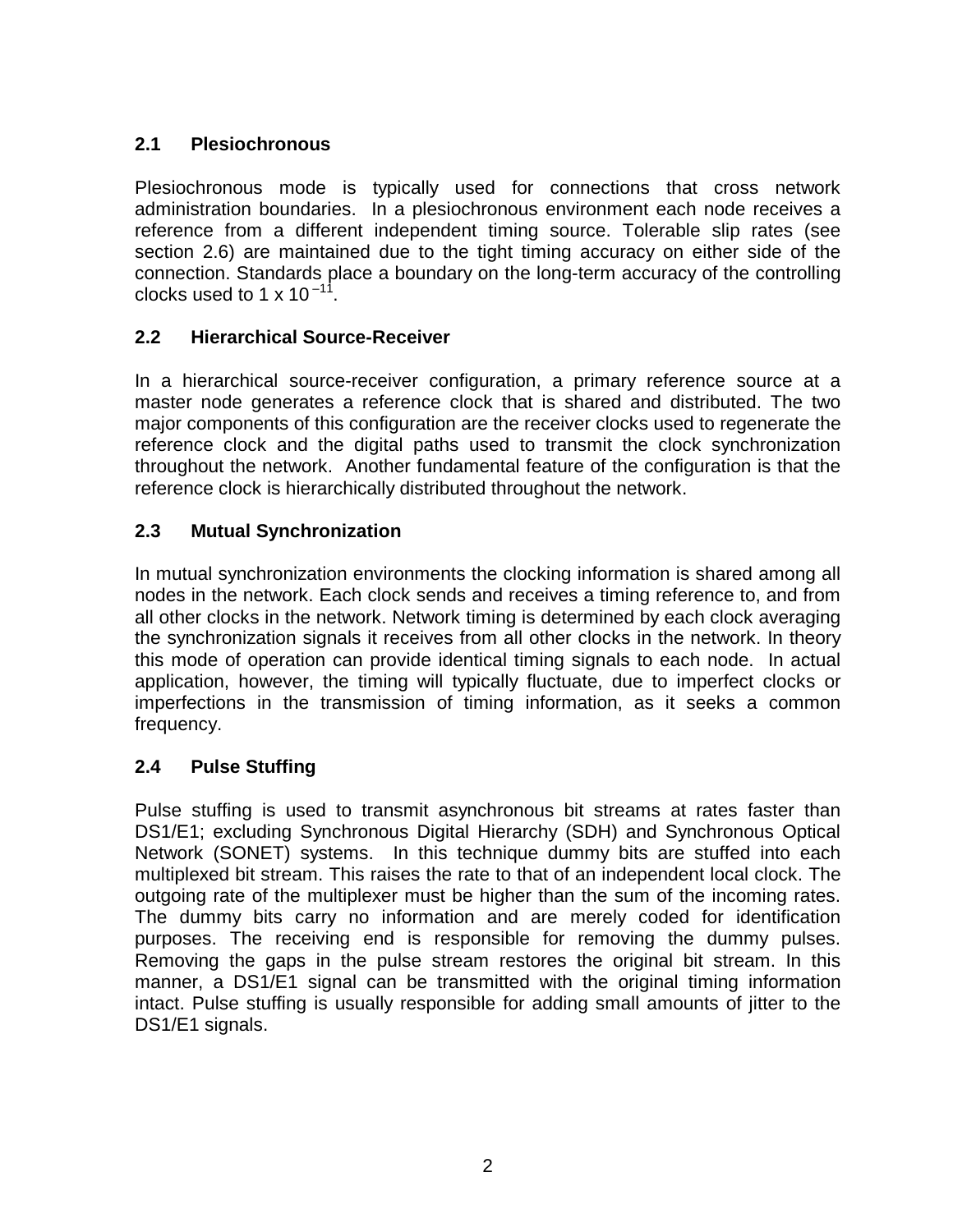## **2.5 Pointers**

Pointers are used by SDH and SONET to transmit payloads that may not be synchronized to the SDH/SONET clock. The pointers are used to signal the start of a frame in the payload. Frequency differences between SDH/SONET network elements or between the payload and the SDH/SONET equipment are accommodated by making adjustments to the pointer value. This is beneficial because it means that the payload does not need to be synchronized to the equipment. Usually the equipment is synchronized so that pointer adjustments may be kept to a minimum because each adjustment will cause jitter and wander on the payload.

# **2.6 Network Timing Slips**

T1 was initially designed to be an asynchronous system. Each pair of end point terminals operated at their own clock rate and each terminal used its receive timing to demultiplex the incoming signal. The transmit and receive sides were independent of one another. Later, as digital channel units were introduced, one end terminal was provided with its own timing unit and was designated to serve as the clocking master. The other side was designated to operate in a clock slave mode with the timing for its transmit side being derived from the received data. This method works well so long as both ends are no more complex than a channel bank.

The growth of DS1/E1 networks to include higher multiplexing rates and long distance connectivity introduced a number of new telecommunications synchronization problems. Digital switches with DS1 port interfaces exemplified the shortcomings of an asynchronous system. If the two switch clocks were not operating at the same frequency, the data would slip at a rate dependent on the difference in clock frequencies. A slip is defined as a one frame (193 bits) shift in the time difference between two signals. The time difference is equal to 125 microseconds. Slips were not considered a major impairment to trunks carrying voice communications. The lost frames and temporary loss of frame synchronization resulted in occasional pops and clicks being heard during the call. However, with advances in DS1 connectivity, these impairments tended to spread throughout the network. To minimize these, a hierarchical clock scheme was developed whose function was to produce a primary reference for distribution to switching centers in order to time the toll switches. The resulting hierarchy, shown in Figure 1, evolved into four levels. Level 1, known as Stratum 1, is the primary reference. The second level, Stratum 2, is used at toll switches. Stratum 3 is used at local switches. Channel banks and end terminals that use simple crystal oscillators are known as Stratum 4 devices. SONET networks created the need for a clock stratum level better than Stratum 3, which is called Stratum 3E.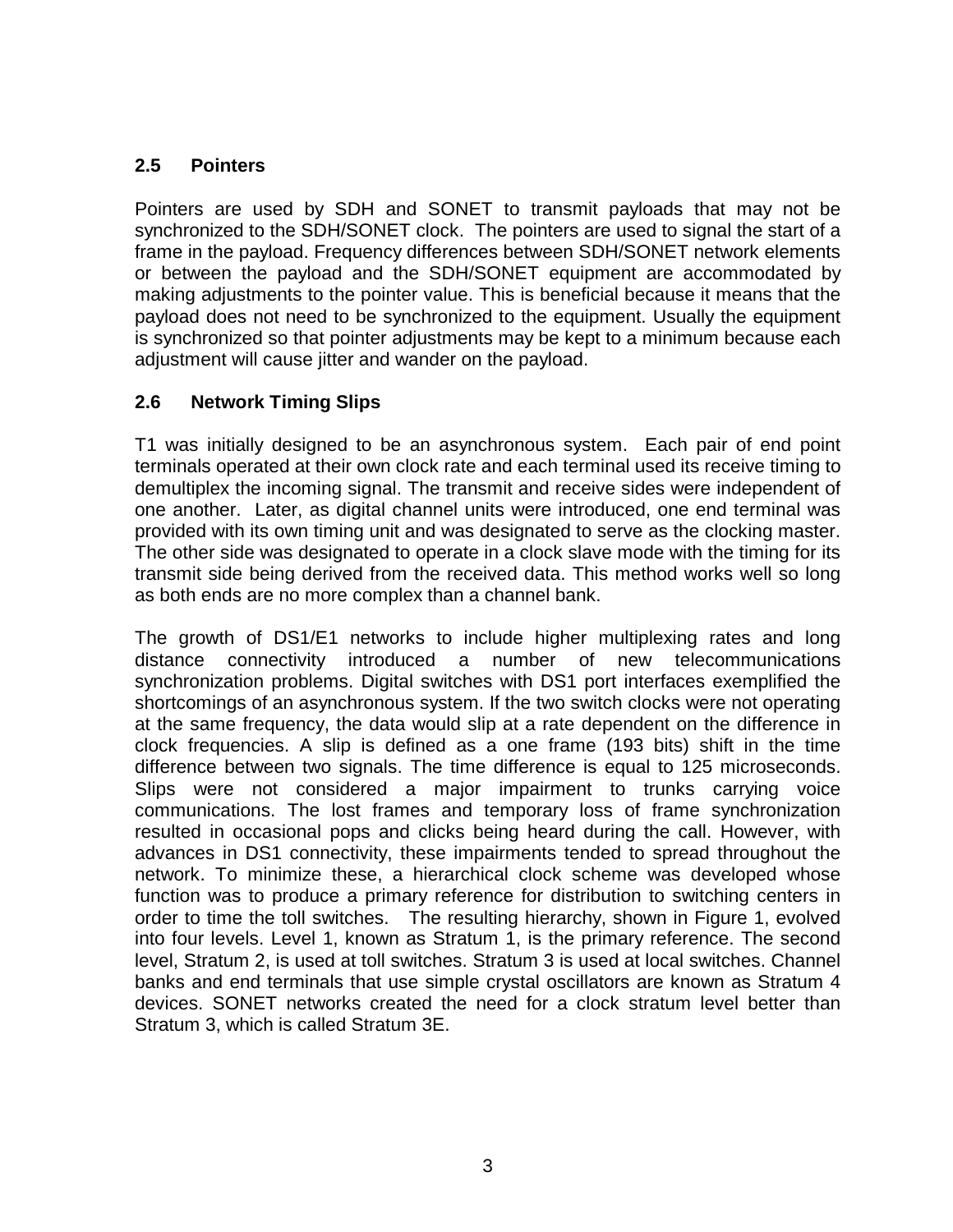

**Figure 1. Digital Network Hierarchy**

When the Bell System was broken up into local service providers and long distance carriers, the timing hierarchy became less well defined. Following divestiture each local company could no longer take its timing from the long distance carrier; each had to engineer a system, a hierarchy or otherwise, to distribute timing within their own networks. This created new challenges whereby failures in the transmission systems could cause the creation of isolated areas that did not have reference to a Stratum Level 1 clocking source. In such cases, the isolated area is in holdover at whatever stratum level has been provided. Even if a particular network is still traceable to Stratum 1, the traffic of concern may be coming from an isolated area and will therefore slip at some rate. Having a Stratum Level 1 source within a network provides no guarantee that the results will yield a slip free network.

## **2.7 The Stratum Hierarchy**

The stratum levels and minimum performance requirements for the stratum hierarchy are defined in the American National Standards Institute (ANSI) standard titled: "Synchronization Interface Standards for Digital Networks," T1.101-1994.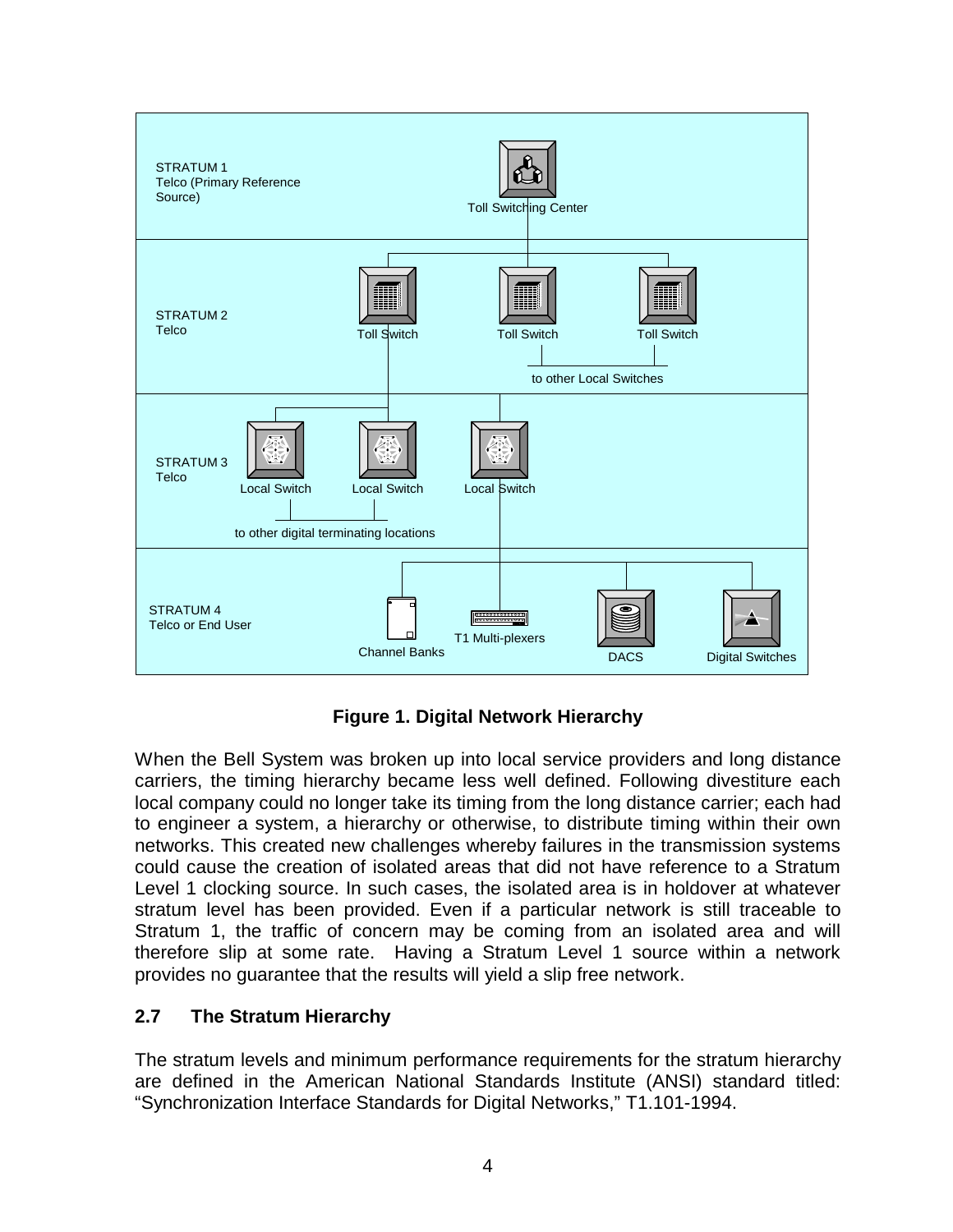The ANSI T1-101 requirements for the various stratum levels are depicted in Table 1, which provides a comparison and summary of the drift and slip rates.

## 2.7.1 Stratum 1

Stratum Level 1 is defined as a completely autonomous timing source, which has no other input, other than perhaps a periodic calibration. The usual source of Stratum 1 timing is an atomic standard or reference oscillator. The minimum adjustable range and maximum drift is defined as a fractional frequency offset delta f/f of 1  $\times$  10<sup>-11</sup> or less. At this minimum level of accuracy, a properly calibrated source will provide bitstream timing that will not slip relative to an absolute or perfect standard more often than once each 4 to 5 months. Atomic standards, such as cesium clocks, have much better performance than this requirement.

A Stratum Level 1 clock is an example of a Primary Reference Source (PRS) as defined in ANSI T1.101. Alternatively, a PRS source can be a clock system employing direct control from Coordinated Universal Time (UTC) frequency and time services, such as the Global Positioning System (GPS). The GPS is often used to provide high accuracy, low cost timing at a Stratum 1 level of quality. Commercial GPS receivers are widely used for this purpose.

# 2.7.2 Stratum 2

A Stratum Level 2 clock system tracks an input and holds to the last best estimate of the input reference frequency during impaired operating conditions. A Stratum 2 clock system requires a minimum adjustment range of 1.6 x  $10^{-8}$ . The drift of a Stratum 2 with no input reference is required to be less than  $1.6 \times 10^{-8}$  per year. The short-term drift of the system must be less than 1 x 10<sup>-10</sup> in 24 hours. With a drift rate of 1 x 10<sup>-10</sup> each 24 hours the cumulative effect amounts to 1 frame slip per 7 days. Commercial products for Stratum 2 clocks are available that offer a drift of less than  $2.5 \times 10^{-11}$ per day, rendering a time interval to the first frame slip of more than 2 months.

## 2.7.3 Stratum 3

Stratum Level 3 is defined as a clock system that tracks an input as in Stratum 2, but over a wider range. A Stratum Level 3 clock system requires a minimum adjustment range of 4.6 x 10 $\degree$ . The short-term drift of the system is required to be less than 3.7 x  $10^{-7}$  per 24 hours. This amounts to approximately 255 frame slips in 24 hours. For this reason Stratum Level 3 clock equipment is generally not considered to be adequate to time SONET network elements.

## 2.7.4 Stratum 3E

Stratum Level 3E as defined in Telcordia Technologies, (formerly known as Bellcore) documents is a specification created as a result of SONET equipment requirements. Stratum level 3E tracks input signals within 7.1 Hz of 1.544 MHz from a Stratum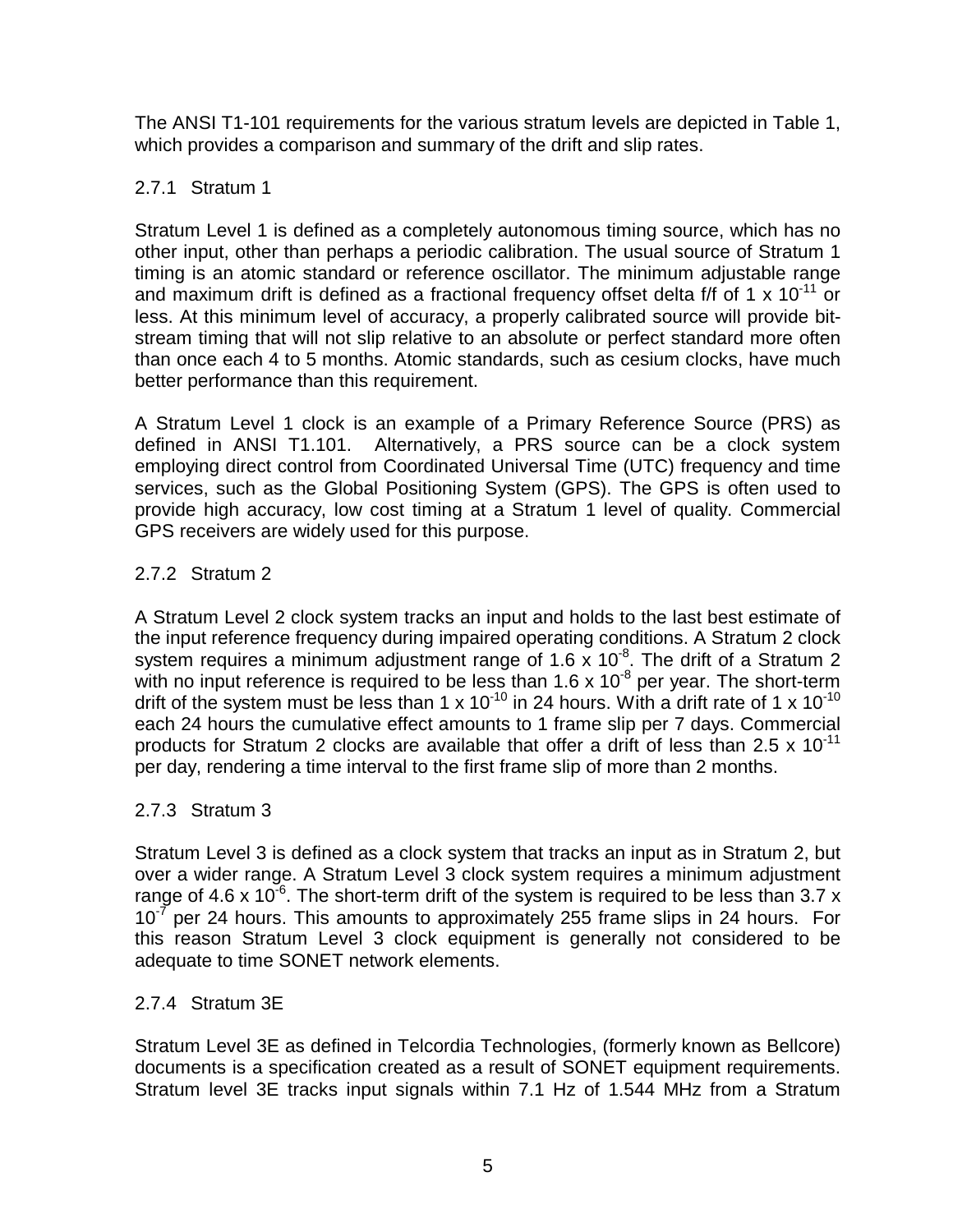Level 3 or better source. The drift with no input reference is required to be less than 1  $x$  10<sup>-8</sup> per 24 hours. Commercial Stratum 3E systems are available that provide a drift of less than 5 x  $10^{-9}$  per 24 hours, exceeding the basic requirements for 3E designation. This results in less than four frame slips per 24 hours, compared to 255 slips for Stratum Level 3. The typical commercial performance of these enhanced products is less than one slip in 36 hours or 9 x 10 $10^{10}$  per day.

#### 2.7.5 Stratum 4

Stratum Level 4 is defined as a clock system that tracks an input, as in Stratum 2 or 3, except that the adjustment and drift range is  $3.2 \times 10^{-5}$ . Additionally, a Stratum 4 clock has no holdover capability so in the absence of a reference it free runs within the adjustment range limits. The time between frame slips can be as brief as once per 4 seconds.

#### 2.7.6 Stratum 4E

Stratum Level 4E has been proposed as a customer premises clock standard that supports a holdover characteristic that is not free running. This level, intended for use by Customer Provided Equipment (CPE) in extending their networks, has not been standardized.

| Stratum        | Accuracy,<br>Range   | Adjustment Pull-In-Range                           | <b>Stability</b>          | Time To<br><b>First Frame</b><br> Slip |
|----------------|----------------------|----------------------------------------------------|---------------------------|----------------------------------------|
|                | $1 \times 10^{-11}$  | IN/A                                               | N/A                       | 72 Days                                |
| $\overline{2}$ | $1.6 \times 10^{-8}$ | Synchronizing accuracy of $+/- 1.6 \times 10^{-8}$ | $1 \times 10^{-10}$ /day  | 7 Days                                 |
| 3E             | $4 \times 10^{-7}$   | $4.6 \times 10^{-6}$                               | $5 \times 10^{-9}$ /day   | 7 Hours                                |
| 3E             | $1.0 \times 10^{-6}$ | Synchronizing accuracy of $+/- 4.6 \times 10^{-6}$ | $1 \times 10^{-8}$ /day   | 3.5 Hours                              |
| 3              | $4.6 \times 10^{-6}$ | Synchronizing accuracy of $+/- 4.6 \times 10^{-6}$ | $3.7 \times 10^{-7}$ /day | 6 Minutes                              |
| 4E             | $32 \times 10^{-6}$  | Synchronizing accuracy of $+/- 32 \times 10^{-6}$  | Same as<br>Accuracy       | Unspecified                            |
| 4              | $32 \times 10^{-6}$  | Synchronizing accuracy of $+/- 32 \times 10^{-6}$  | Same as<br>Accuracy       | N/A                                    |

# **Table 1. ANSI T1.101 Stratum Clock Level Requirements**

# **3 TELECOMMUNICATIONS NETWORK SYNCHRONIZATION**

Today, most public carrier telecommunication administrations use the hierarchical source-receiver method to synchronize their DS1/E1 networks. The master clock for a network is one or more PRS. The PRS is then distributed through a network of receiver clocks.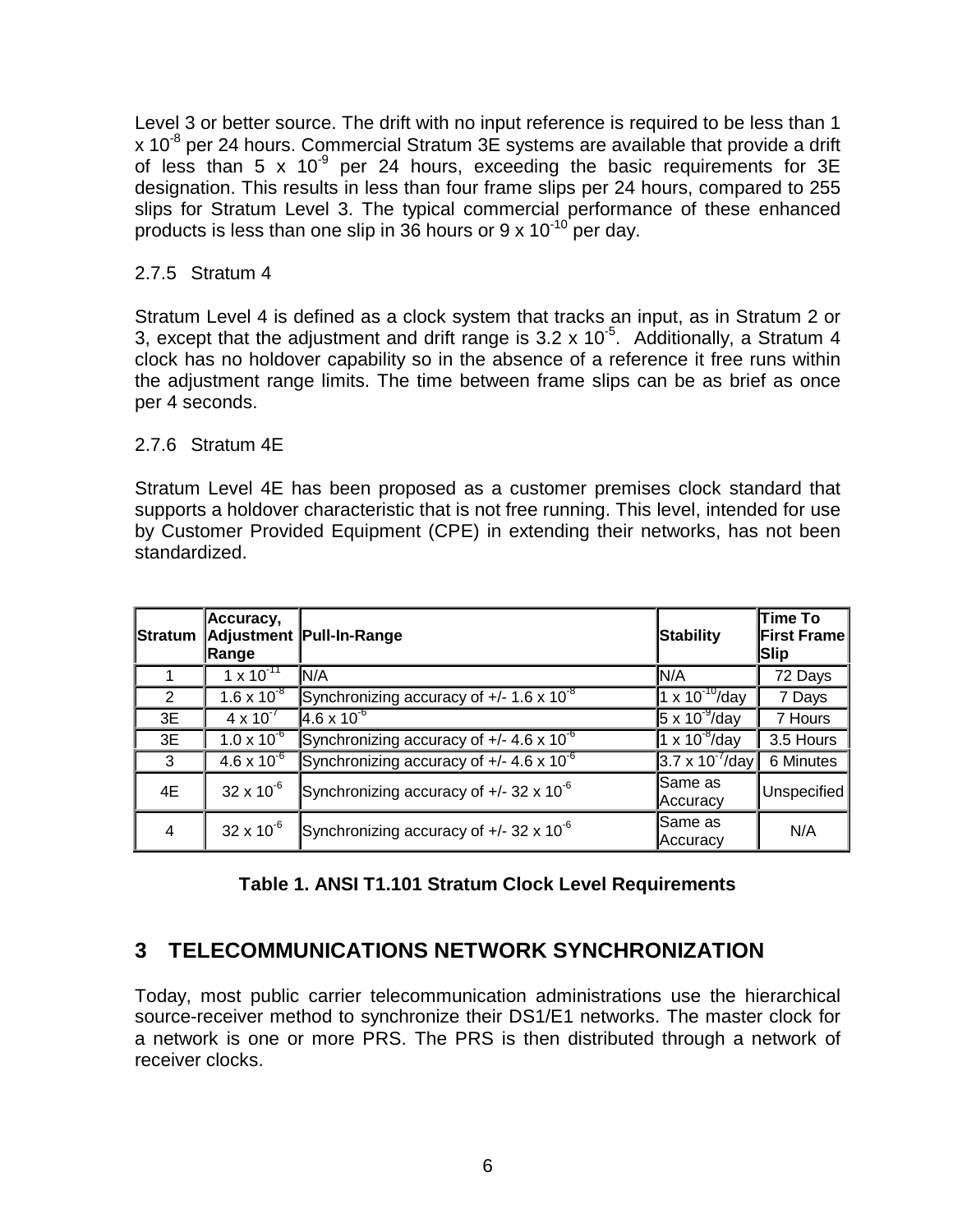In the hierarchical source-receiver method a node with the most stable, robust clock is designated to serve as a source node. The source node transmits a timing reference to one or more receiver nodes. Receiver nodes are allowed to have equal or worse performance than the source node. The receiver node locks on to the timing reference of the source node and then passes the reference on to other receiver nodes. Timing is thereby distributed down in a hierarchy of nodes. Receiver nodes are usually designed to accept two or more references. One reference is designated to be active while all other references are designated as standby. In the case where the active reference is lost or is in error, the receiver node can switch references and lock to an alternate reference. Thus, each receiver node has access to timing from two or more sources. Most networks are engineered so that all receiver clocks are given two or more diverse references. In private networks, this may not be possible due to limited connectivity between nodes. Clocks are placed into the hierarchy based upon performance levels. ANSI T1.101 designates performance levels as Strata 1, 2, 3, 4E, and 4; ordered best to least accurate in performance. The International Telecommunications Union – Telecommunications Standardization Sector (ITU-T) Recommendation G.824, "The control of jitter and wander within digital networks which are based on the 1544 kbit/s Hierarchy" designates four performance levels: (1) PRS, (2) transit node, (3) local node, and (4) terminal or CPE node.

Stratum 1 or primary reference sources operate as the master nodes for a network. Stratum 2 or transit node clocks are most often used in toll switching and some digital cross-connect equipment. Stratum 3E is used for timing signal generators for use in SDH or SONET networks. Local switching, PBXs systems and T1 multiplexers have stratum 3 or local node clocks. T1 multiplexers, PBXs, channel banks, and echo cancellers may also incorporate some Stratum 4 or CPE clocks

## **3.1 Primary Reference Sources**

A PRS is a master clock for a network that is able to maintain a frequency accuracy of better than 1 x10<sup>-11</sup>. One class of PRS is a Stratum 1 clock. A Stratum 1 clock, by definition, is a free running clock. It does not use a timing reference to derive or steer its timing. Stratum 1 clocks are usually comprised of an ensemble of Cesium atomic standards. However, a PRS does not need to be implemented by means of primary atomic standards. Both the GPS and LORAN-C clocks are examples of PRS. These systems use local rubidium or quartz oscillators that are steered by timing information obtained from GPS or LORAN-C. Although they are not considered to be Stratum Level 1 because they are steered, they are classified as PRSs. These clocks are able to maintain an accuracy within a few parts in 10<sup>-13</sup> to a few parts in 10<sup>-12</sup>.

# **4 CARRIER NETWORKS**

Public telecommunications carrier networks have stringent synchronization requirements in order to satisfy the required performance goals under normal operating conditions. A receiver clock is usually allowed to operate with a frequency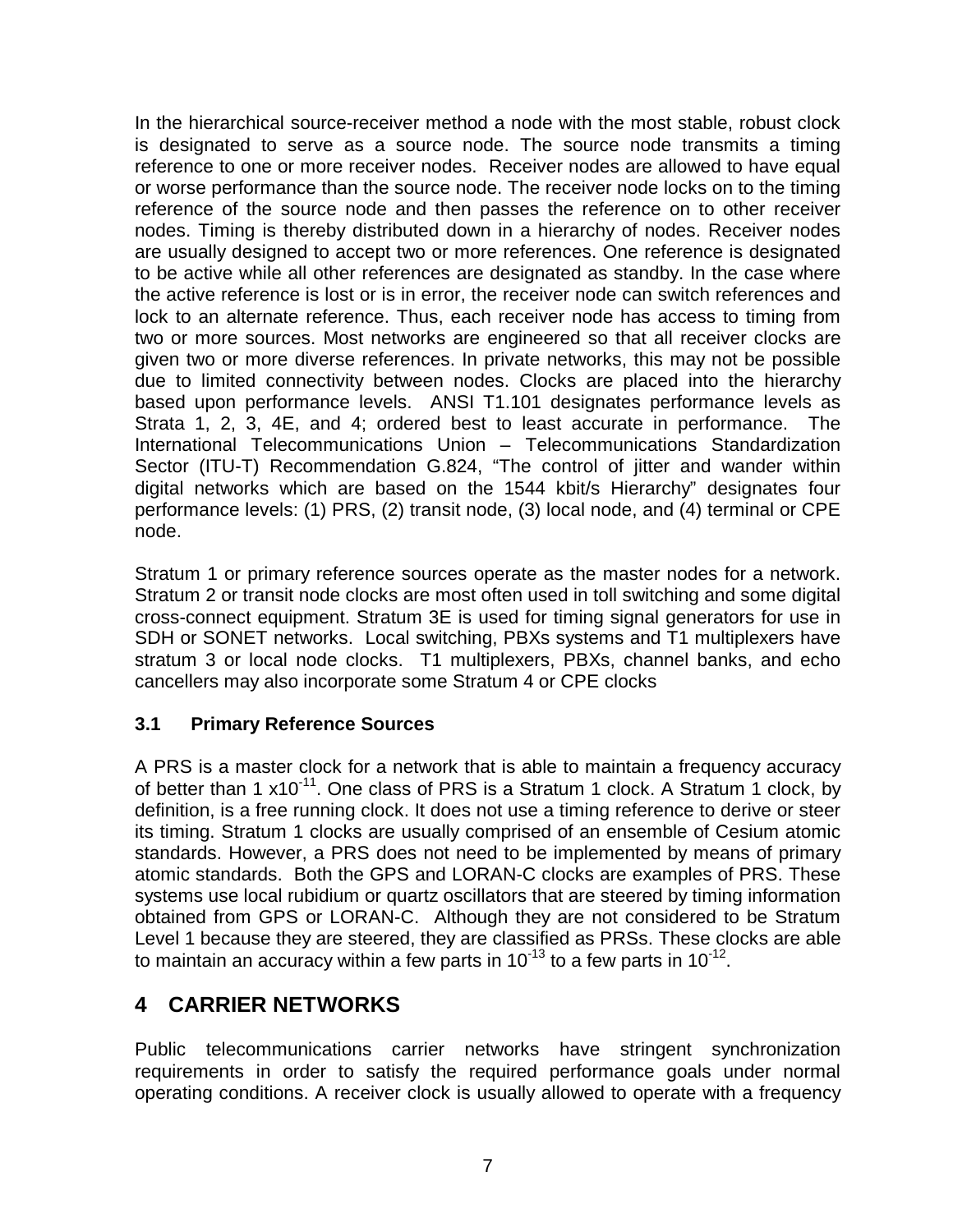offset in relationship to the source clock. The frequency offset will accumulate in an environment consisting of a chain of clocks. Carrier networks are typically operated to ensure that accumulated frequency offsets do not exceed the required 1 x 10<sup>-11</sup> accuracy. The major focus of synchronization for carriers is dominated by the receiver clock and the facility performance so the design of timing distribution and the selection of clocks and facilities used to time the network is of primary importance. The number and locations of the master clock nodes for the network are largely based on performance and maintenance considerations.

#### **4.1 Carrier Network Synchronization Performance**

The synchronization performance in a carrier network can be characterized by three components: (1) the accuracy of the master clock (2) the performance of the facilities distributing the reference and (3) the performance of the receiver clocks. Inaccuracies of the master clock usually contribute only a very small portion of the timing inaccuracies in a synchronization network. The performance of PRS clocks is usually 10-100 times better than the performance of receiver clocks. Synchronization performance, therefore, is dominated by the characteristics of the facility and receiver clock performance. During normal operations a receiver clock must lock to a source clock and extracting timing from a facility that has short disruptions or error bursts. The number of error burst events can range from an average of 1 to 100 events per day, depending on the facility type, distance, and other factors. These degradations adversely affect the distribution of the timing reference. The receiving clock will react to each error. It is allowed to move up to 1 microsecond in response to each error on its timing reference. The accumulation of facility errors and the corresponding phase error in the receiving clock can produce a receiver clock frequency inaccuracy range from a few parts in  $10^{-12}$  to a few parts in  $10^{-10}$ . Receiver clocks contribute a much larger portion of timing errors and slips in a network than the PRS.

## **4.2 Primary Reference Sources**

Almost all carriers with digital networks rely on PRS for timing since the ITU-T recommends that networks operate with a long-term accuracy of  $1 \times 10^{-11}$ . The PRS times all of the equipment in the location where it resides. This equipment, in turn, is responsible for timing the remainder of the network. A network that derives timing from two PRS clocks should typically experience five slips per year or less caused by PRS clock inaccuracy. Therefore, telecommunication network operators tend to rely heavily on PRS clocks and to use multiple PRS clocks to time their network. The use of multiple PRS clocks reduces the cascading of timing in the synchronization network. The choice of PRS technology used by an administration depends largely on reliability, maintenance, and control. Performance has often been a secondary concern. LORAN-C or GPS technologies are used extensively in North America. However, because GPS is managed by the U.S. Department of Defense and LORAN-C is not global, a number of network administrations rely on the use of their own cesium clocks.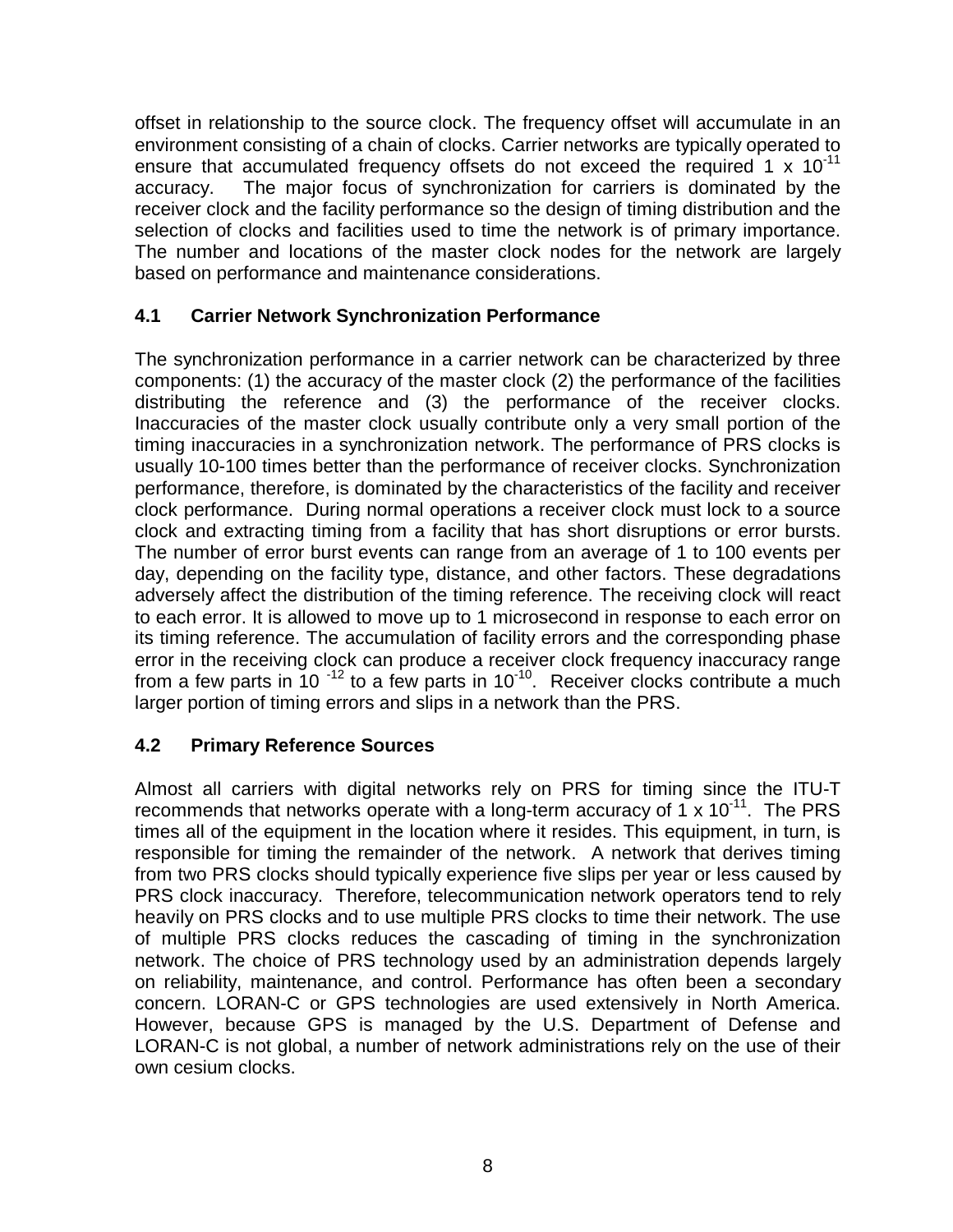Network topology determines where PRS clocks are used. PRSs are usually placed in locations to minimize the cascading of network timing. International switching locations are sites that also typically require the use of PRSs. In these locations two administrations interface with each other and all signals are transferred plesiochronously. These locations must operate within the 1 x10<sup>-11</sup> frequency accuracy required for plesiochronous operation.

# **4.3 Interoffice Timing Distribution**

The distribution of primary and secondary timing units throughout a network depends on the network topology and performance requirements. Interoffice timing is often configured so that the hierarchy is maintained, cascading is minimized, and performance requirements are achieved. Administrations may use traffic-bearing lines between offices to pass timing but some employ dedicated timing facilities between offices to improve the reliability, performance, and maintenance. Facilities with the best error performance, in terms of the lowest number of daily severely errored seconds and least downtime, are typically chosen to carry network synchronization. Error rates can often be attributed to the length of the facilities employed so short facilities are preferred. Satellite facilities are not used for timing distribution because of diurnal wander. References that are carried as traffic in Constant Bit Rate ATM, SDH, or SONET are also not used to carry the reference due to excessive wander. Most DS1/E1 references passed between locations are carried on facilities that use asynchronous multiplexing (e.g., DS3 multiplexing).

Asynchronous multiplexers use pulse-stuffing methods (see section 2.4) to transmit the reference without retiming or changing the long-term frequency of the signal. The inclusion of asynchronous multiplexing in the reference signal will not significantly affect synchronization performance so long as the jitter levels caused by the multiplexing remain controlled. The amount of reference cascading that can be allowed from the PRS to all other clocks in the network depends on the facility and clock performance objectives of the network. The design objective for most networks is 1 x  $10^{-11}$  long-term frequency accuracy or 1 microsecond per day of timing inaccuracies. To achieve this level, BITS (see section 4.4) clocks must have rearrangement Maximum Time Interval Error (MTIE) performance of less than 1 microsecond, the facilities can contribute no more than a few errors per week, and timing cannot be cascaded to more than 4 offices. If very high quality BITS clocks and facilities are used, more cascading can be allowed and the number of required network PRSs is reduced.

# **4.4 Intraoffice Timing Distribution**

The Building Integrated Timing Supply (BITS) is the most often used method for intraoffice timing. By using a BITS, the best clock controls the office, cascading is minimized, and administration is easier. In the BITS method, all equipment in the location receives two diverse references from the BITS in a star topology. The Stratum level requirements for a BITS clock is largely determined by the performance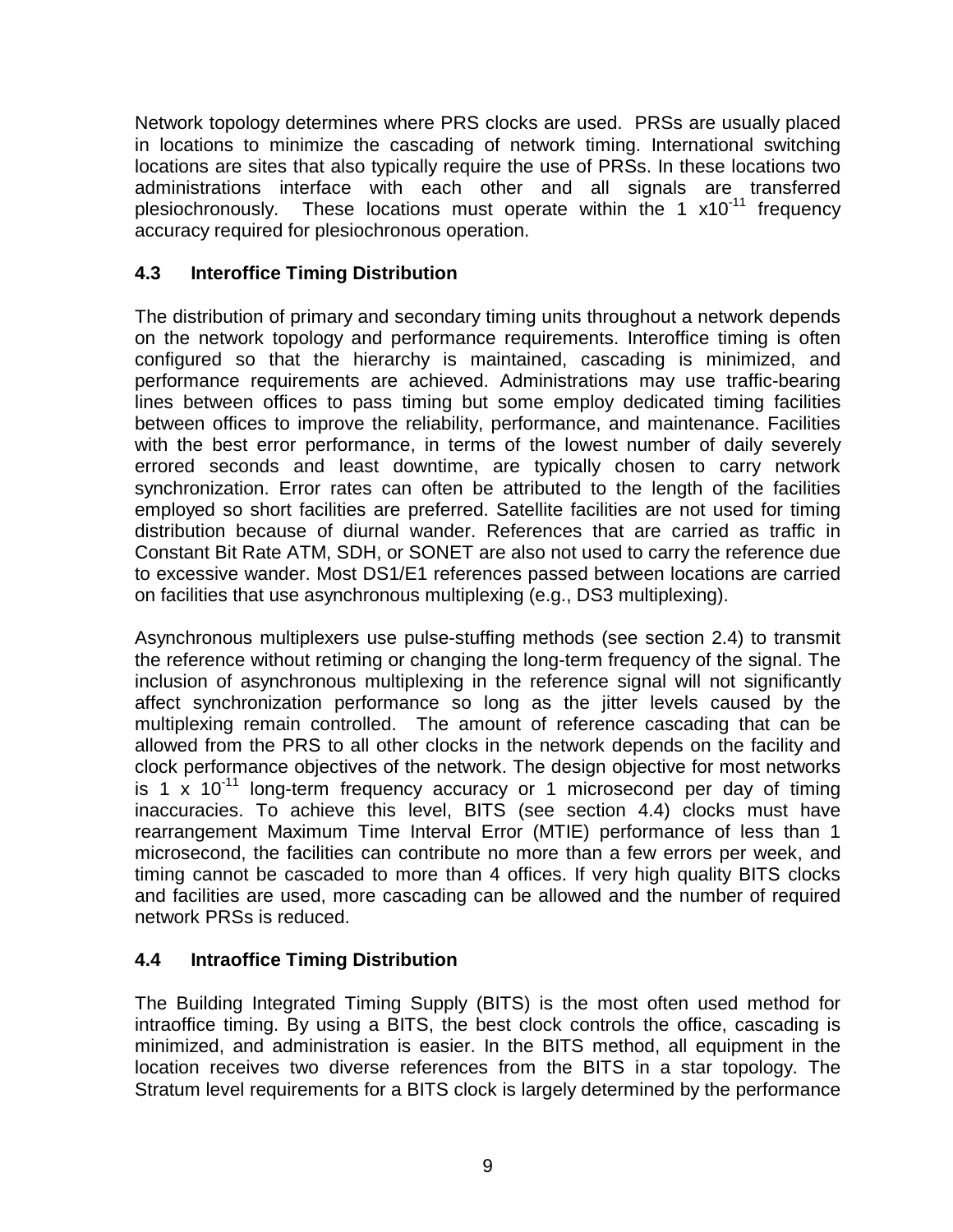requirements and the size of office. Stratum 2 and transit clocks are typically used in large toll offices, whereas stratum 3 or local clocks are used in smaller locations. If there is SONET or SDH equipment in the location, the BITS clock must usually be at least a stratum 3E or local clock, respectively. This is to minimize the number of pointer adjustment events occurring on the traffic passing through the SDH/SONET network. The most important performance parameter distinguishing clocks at the same stratum level is the MTIE. This parameter will have the greatest impact on daily performance of any function associated with the BITS clock.

# **4.5 Timing the BITS Clock**

As described previously, the BITS clock requires two or more references from other locations. If dedicated facilities are used for timing the BITS clock, the facilities must terminate directly on the BITS. Alternatively, if traffic-bearing facilities are used, the reference facility that is chosen typically does not terminate on the BITS clock. Instead, a device called a bridging repeater is used. A bridging repeater is an in-line device that can tap onto any DS1/E1 signal and provide a copy of the signal. Using this method any traffic-bearing line coming into an office can be used as a timing reference for the BITS clock.

In order to receive timing that is not terminated on the clock, the BITS clock also requires external timing capabilities. External timing involves the use of ports on the device dedicated for synchronization purposes only. Some equipment, however, is limited to only being capable to extract timing from traffic that terminates on the equipment. If this type of equipment is selected for the BITS, and the reference line does not terminate on it, two or more traffic ports must be used for synchronization. Another factor that is very important in providing timing to the BITS clock is that diversity among the references must be maintained. Diversity is required at all levels in the hierarchy. The timing sources must be diverse, coming from a different locations and different equipment, over diverse facilities. In addition, power to all devices in the synchronization path, including facility multiplexers and bridging repeaters, should be also be diverse.

## **4.6 Timing Distribution from the BITS Clock**

The BITS clock provides synchronization to all equipment in its location. There are several methods used for intraoffice timing distribution including: (1) dedicated DS1/ E1 synchronization lines, (2) synchronous clock insertion units, (3) composite clock lines, and (4) square and sine wave signals. DS1/E1 signals are typically used to time digital switches and cross-connect systems in an office. If a Timing Signal Generator (TSG) is used as the BITS, the TSG will supply these signals directly. If a digital switch or cross-connect system is used as the BITS clock, the device will typically only transmit traffic and not synchronization signals. Therefore, with a switch or cross-connect BITS, a bridging repeater or a clock distribution unit is used to supply DS1/E1 timing signals. Bridging repeaters are tapped into an outgoing DS1/E1 traffic-bearing line from the switch or cross-connect BITS clock. These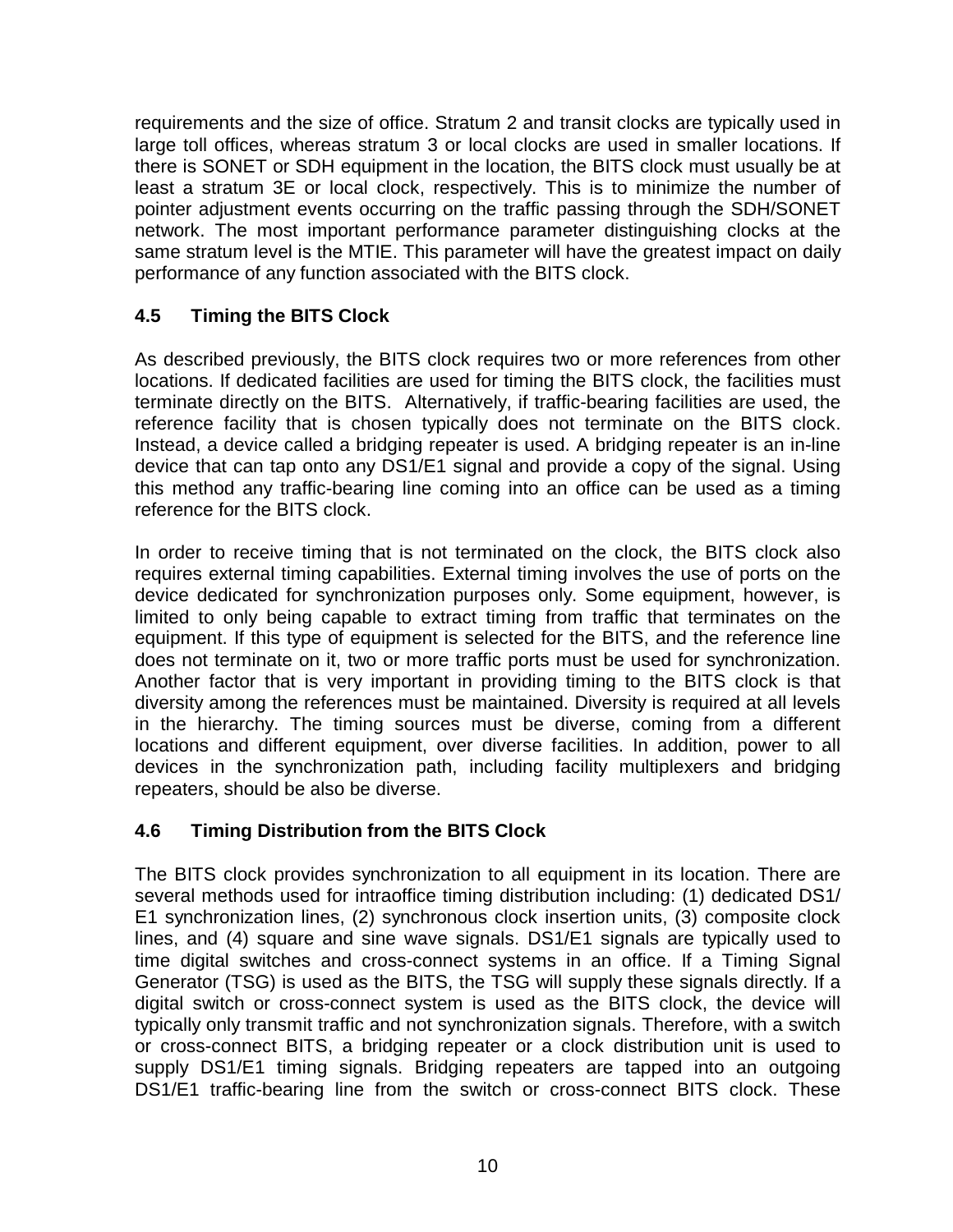bridging repeaters can then supply timing (traceable to the BITS clock) to other clocks in the office.

Clock Distribution Units (CDU) are devices that accept a DS1/E1 reference and supply multiple references. They essentially perform like a multiplicative device giving multiple references out from one incoming reference. A clock distribution unit is distinguishable from a TSG in that the CDU does not include a clock and does not retime the line. It has no reference switching or holdover functions that are normally associated with a clock. If the input line to a CDU is lost, the CDU will cut off signals to all outgoing lines. The DS1/E1 BITS reference from the TSG, bridging repeater, or CDU is connected to the external timing input of all equipment in the location. Any equipment that does not have an external timing capability can receive timing directly from the BITS clock by either dedicating traffic ports for synchronization use only or by using a synchronous clock insertion unit (SCIU). An SCIU is a device whose only function is to reclock a DS1/E1 line that is passed through it. Other than reclocking, the SCIU does not affect the line being sent through it. By using an SCIU, BITS clocking can be injected on traffic-bearing lines and sent to equipment that does not have external timing.

A composite clock is an additional option to time equipment in a location. Namely, it is used to synchronize equipment that has DS0 interfaces, such as channel banks with DS0 dataports. The composite clock signal is a 64 KHz bipolar square wave with an 8 KHz signal riding on it in the form of a bipolar violation every 8 bits. Most TSG and CDUs will provide composite clock signals. Receiving equipment that uses composite clock signals requires only one timing reference.

## **4.7 Monitoring and Verification**

A growing trend in telecommunications synchronization has been the use of monitoring systems to verify synchronization performance. The timing performance of an office can be verified by comparing the timing of a DS1/E1 line coming from that office with the timing from a well-known, highly-accurate reference. Monitoring can be done real-time and continuously by using a bridging repeater to tap into the DS1/E1 line and continuously measuring the line relative to a PRS. Verification is needed to detect and resolve timing degradations before they impact service. There are numerous sources of timing degradations including: (1) maintenance activities (2) circuit re-provisioning activity (3) clock diagnostics, and (4) excessive facility errors. These degradations are difficult to detect using standard alarm mechanisms. Monitoring provides the means for instant detection and simplified diagnostics of synchronization problems.

As described in section 2.5, SDH and SONET use a pointer mechanism to identify the beginning of frames in their payload. If the payload timing differs from the SDH/SONET network element, or if the timing of two SDH/SONET network elements differs, adjustments are made in the pointers. Pointer adjustments cause significant amounts of jitter and wander. Therefore, ANSI T1.101 recommends that timing is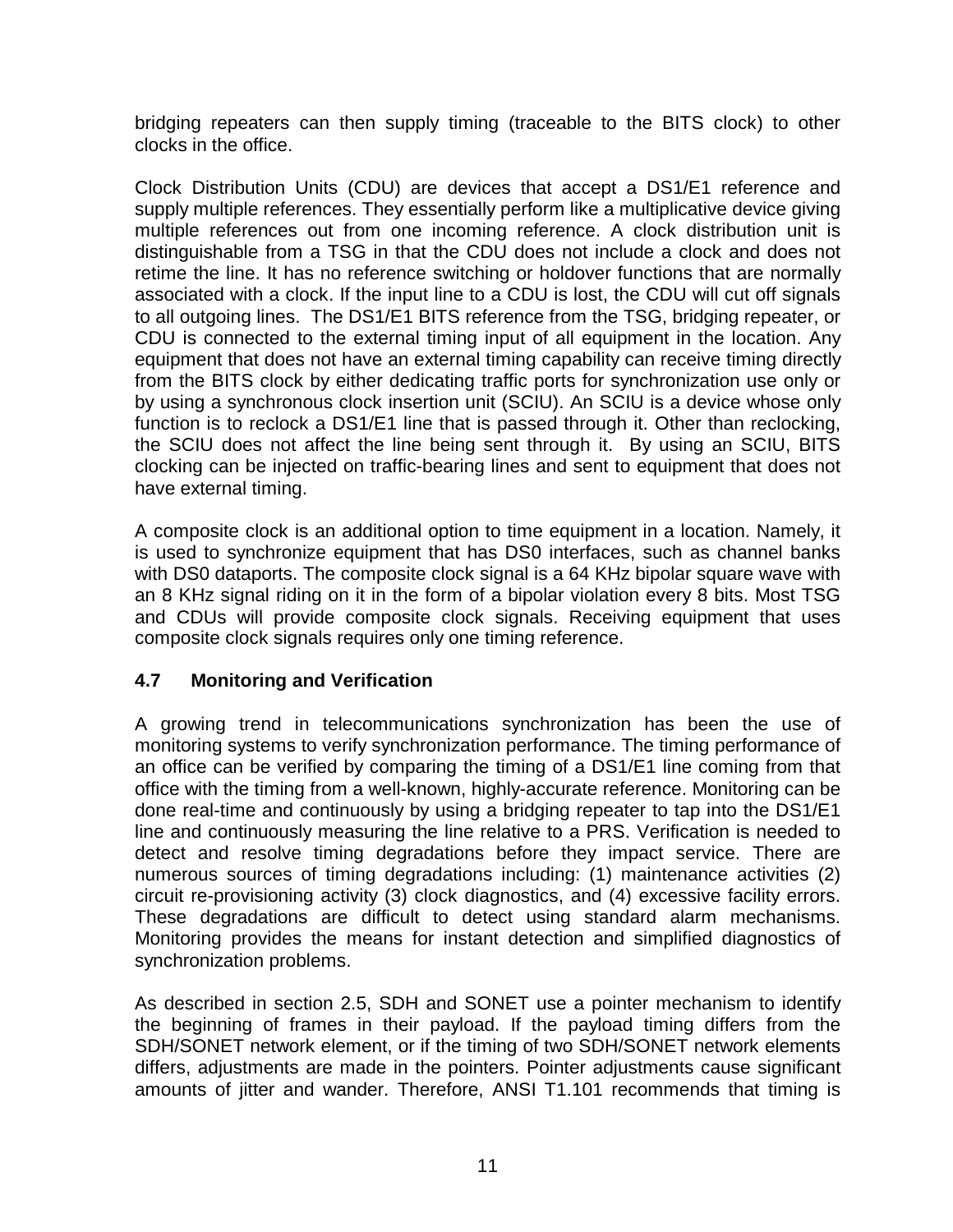never passed as payload through an SDH/SONET facility. Instead, it recommends that timing is extracted from the optical signal. In this case, the timing is derived from the previous SDH/SONET network element in the facility. SDH and SONET also introduce additional restrictions because the BITS clocks in offices with SDH or SONET equipment must have at least a Stratum 3E or local clock in order to minimize the number of pointer adjustment events occurring.

# **5 YEAR 2000 (Y2K) CONSIDERATIONS**

Date-related problems are not a new phenomenon for the telecommunications industry. Some digital switches, for example, in the past have had problems with billing tapes in leap years. In some cases, those problems appeared well before February 29th of the year in question. It is of great concern to telecommunications network providers that, if uncorrected, date-related problems could potentially result in the network not properly billing for calls. Thus, both providers and consumers have mutual interests in insuring reliable, uninterrupted services during the Y2K transition period.

In comparison to public carriers, private network operators present a slightly larger reason for concern because some may be counting exclusively on their suppliers to find and resolve all Y2K issues. While it is likely that large suppliers will find the majority of problems in their own equipment, many smaller providers may not have the resources necessary to validate that their equipment will interoperate with that of other suppliers' during the Y2K transition period. It is crucial that private network operators identify their interoperability risks as early as possible. It can be a significant undertaking to identify all of the ways in which date fields are used and exchanged by different systems within a large private network.

## **5.1 Global Positioning System Rollover**

The NAVSTAR GPS is a system of satellites that allow the recipient to calculate time, location and velocity. The signals are sufficiently accurate to provide timing accuracy to within a millionth of a second, velocity within a fraction of a mile per hour and location to within a few meters.

The GPS timescale origin (time zero) is computed in terms of weeks since 00:00:00 UTC January 6, 1980, which is Julian Day 2,444,244.500. The GPS week field cycle is modulo 1,024, which is 7,168 days. The first GPS rollover, therefore, will occur at Julian day 2,444,244.5+7,168 = 2, 451,412.5. This is 00:00:00 UTC August 22, 1999, which is the midnight between Saturday the 21<sup>st</sup> of August and Sunday the 22nd of August, 1999. At that time GPS week 1023 will end and the GPS week number will roll over to zero. GPS receivers that do not account for the previous 1024 weeks will show an incorrect date. The U.S. Air Force has stated in the Interface Control Document (ICD)-GPS-200 that it is the user's responsibility to account for the previous 1024 weeks.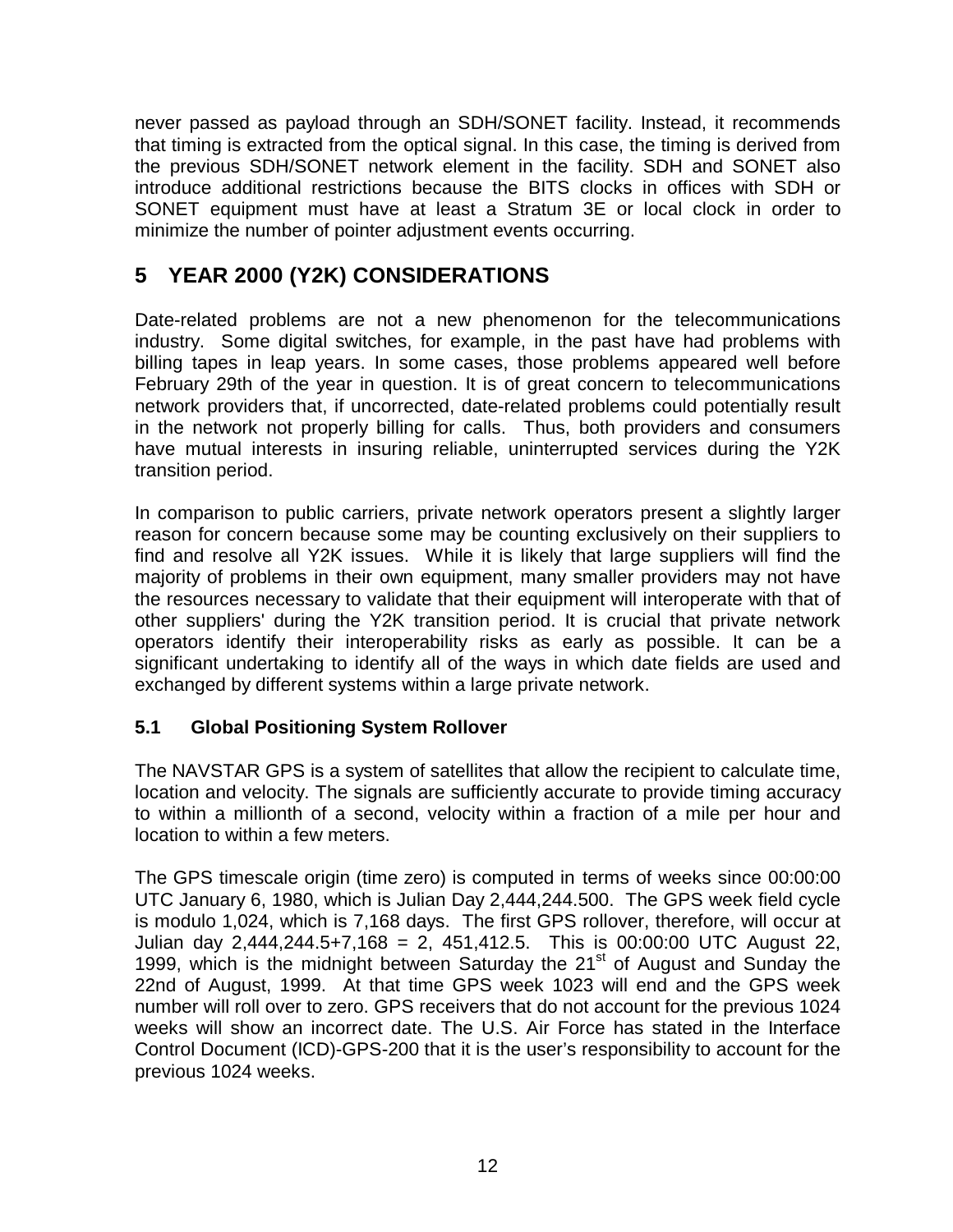#### **5.2 Year 2000 Information and Readiness Disclosure Act of 1998**

On October 19, 1998 the President signed into law the "Year 2000 Information and Readiness Disclosure Act of 1998;" also known as PL 105-271. This Act is intended to address concerns that have been raised regarding the potential for liability exposure resulting from Y2K information-sharing. The law is intended to provide protections to companies that respond responsibly and openly to Y2K readiness.

The Act provides that a federal entity, agency, or authority may expressly designate a request for the voluntary provision of information relating to year 2000 processing, including year 2000 statements, survey questions and results, implementation, verification and testing plans, as a special year 2000 data gathering request. Information submitted in response to a special Y2K data gathering request is provided certain protections under the Act. Additionally, the measure also extends certain antitrust protections and confidentiality protections to companies for providing the requested information. The Act generated such a deluge of questions to the private sector that concerns were raised that unless the government formed a centralized office to curtail the requests that it would require all of the available industry Y2K resources just to handle the questions; leaving no one available to actually correct he problems.

## **5.3 Industry Responds**

By 1996 most major telecommunications firms within the United States began programs to identify and test systems for potential Y2K problems. An industry forum known as the "Telco Year 2000 Forum" began working in 1996 to address potential problems within the nations telecommunications systems. The forum is currently comprised of Ameritech, Bell Atlantic, BellSouth, Cincinnati Bell, GTE, SBC, Southern New England Telephone (SNET), and U.S. West. The year 2000 testing and evaluation is taking place at two levels. The first level, which is being conducted by the individual member companies, involves examination of individual network components or Network Entities (NEs). The second level is being coordinated, supervised, and conducted by Telcordia Technologies. Interoperability testing among the participants was completed as of December 22, 1998. The critical transition dates that were tested include: (1) December 31, 1999 to January 1, 2000 (2) February 28, 2000 to February 29, 2000, and (3) February 29, 2000 to March 1, 2000. Out of 1,914 test cases executed only six showed Y2K anomalies. None of these anomalies would have had an impact on call processing. All six problems were resolved and successfully retested. There were 32 cases that passed with non-Year 2000 findings that were referred to the product vendors

Another key player that is working on Y2K telecommunications issues is the Alliance for Telecommunications Industry Solutions (ATIS). ATIS formed an Internetwork Interoperability Test Coordination (IITC) Committee that involves eleven industry companies and organizations including: Ameritech, AT&T, Sprint, GTE, US West, AirTouch, Bell Atlantic Mobile, SBC, Aerial Communications, BellSouth and AT&T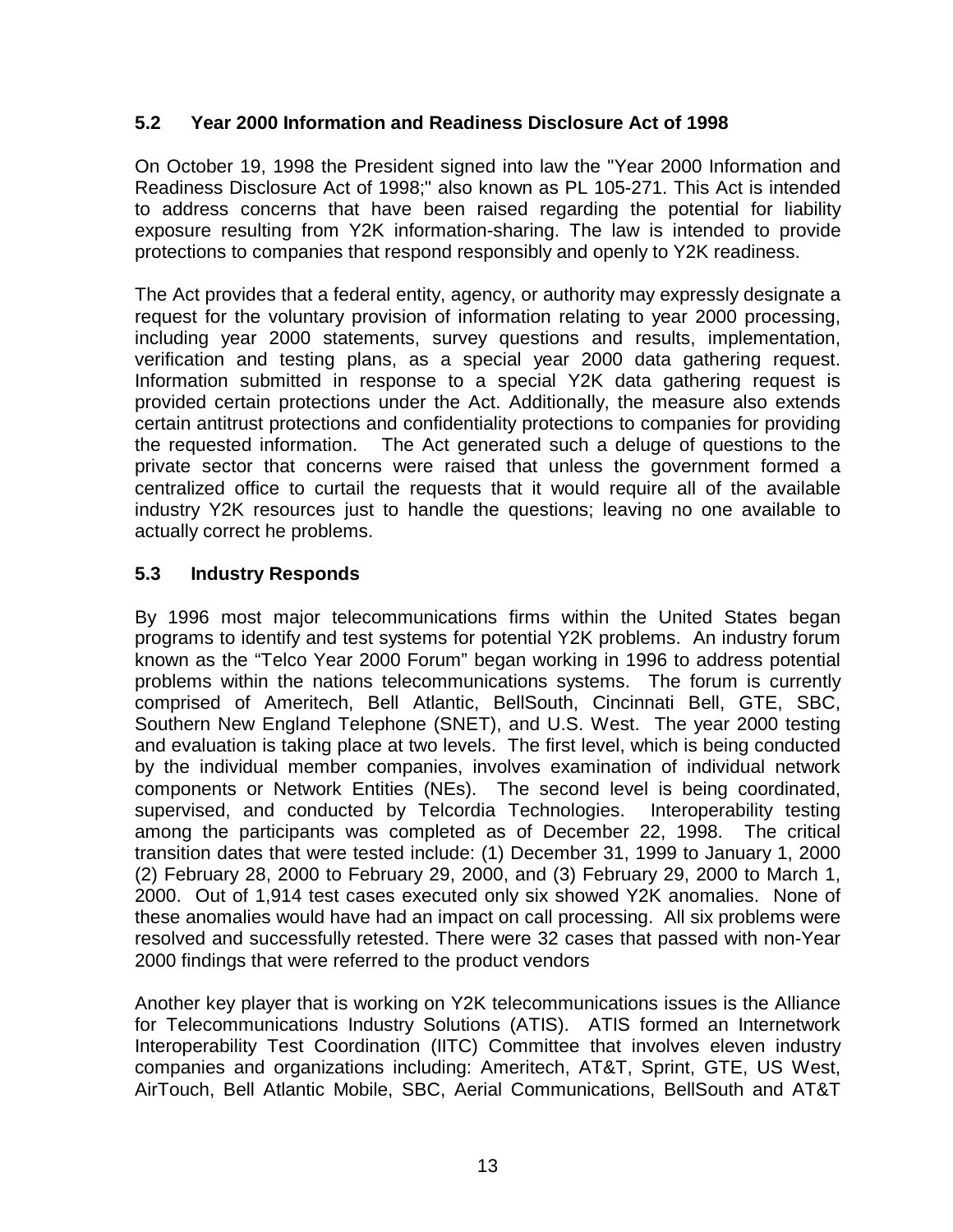Wireless all of which are donating the use of laboratory facilities and staff resources. As of February 1999 ATIS announced that Y2K interoperability testing conducted by the IITC to date has indicated that there are no Y2K related anomalies within the U.S. interconnected telecommunications networks. ATIS conducted Y2K testing on a variety of areas including: call processing, mass calling events and potential congestion, cross network services involving credit card/calling card validation, tollfree service, rollover to Y2K in a local number portability environment, the impact of time zones, Government Emergency Telecommunications Service (GETS) and wireless to wireline call completion network impacts. The key dates tested were 12/31/99, 2/28/00, 2/29/00, and 12/31/00.

The nations major long distance carriers each have additional Y2K efforts under way to insure service continuity. Sprint has publicly posted a copy of their Securities and Exchange Commission (SEC) filing with respect to the companies' Y2K status. Sprint is targeting Y2K compliance for critical applications to be complete by June 1999. With respect to testing, as of February 1999 Sprint indicated that approximately 79% of Network Elements, 85% of level 1 information systems applications has been tested, 41% of level 2 information systems applications have been tested, 95% of Sprint's local network elements and 100% of both level 1 and level 2 local telecommunications division information systems applications have been tested. MCIWorldcom began Y2K efforts in 1996 and has a readiness timeline that provides for testing and monitoring activities to continue through the  $4<sup>th</sup>$  quarter of 1999. Likewise, AT&T has contingency testing and certification plans that run through December 1999.

In short, the major long distance carriers have committed the resources necessary to insure a successful preparation and transition into the next millennium.

## **5.4 A Cautionary Note**

It is clear that the U.S. telephone industry believes that it has sound plans to address Year 2000 issues. Furthermore, progress in executing these plans is so far, well advanced, and the projected schedule completion dates of mid-year 1999 appear realistic. Nevertheless, a degree of caution in assessing Y2K telecommunications systems compliance should be noted for a number of reasons. It is impossible, for example, to "certify" Y2K compliance of the public switch telephone network for a variety of reasons.

First, there is no single owner of the entire public telecommunications network nor is there a single controlling authority responsible for national or international operations. Next, the pure mathematics (combinations and permutations of calling events, service requests, and routing possibilities) exceed any reasonable ability to reliably accomplish 100% testing of Y2K network interactions. Additionally, testing cannot be done on the live network and it is not clear that laboratory testing alone will sufficiently reveal all of the interworking complexities found in real world networks. These problems are further compounded by the fact that a very large portion of the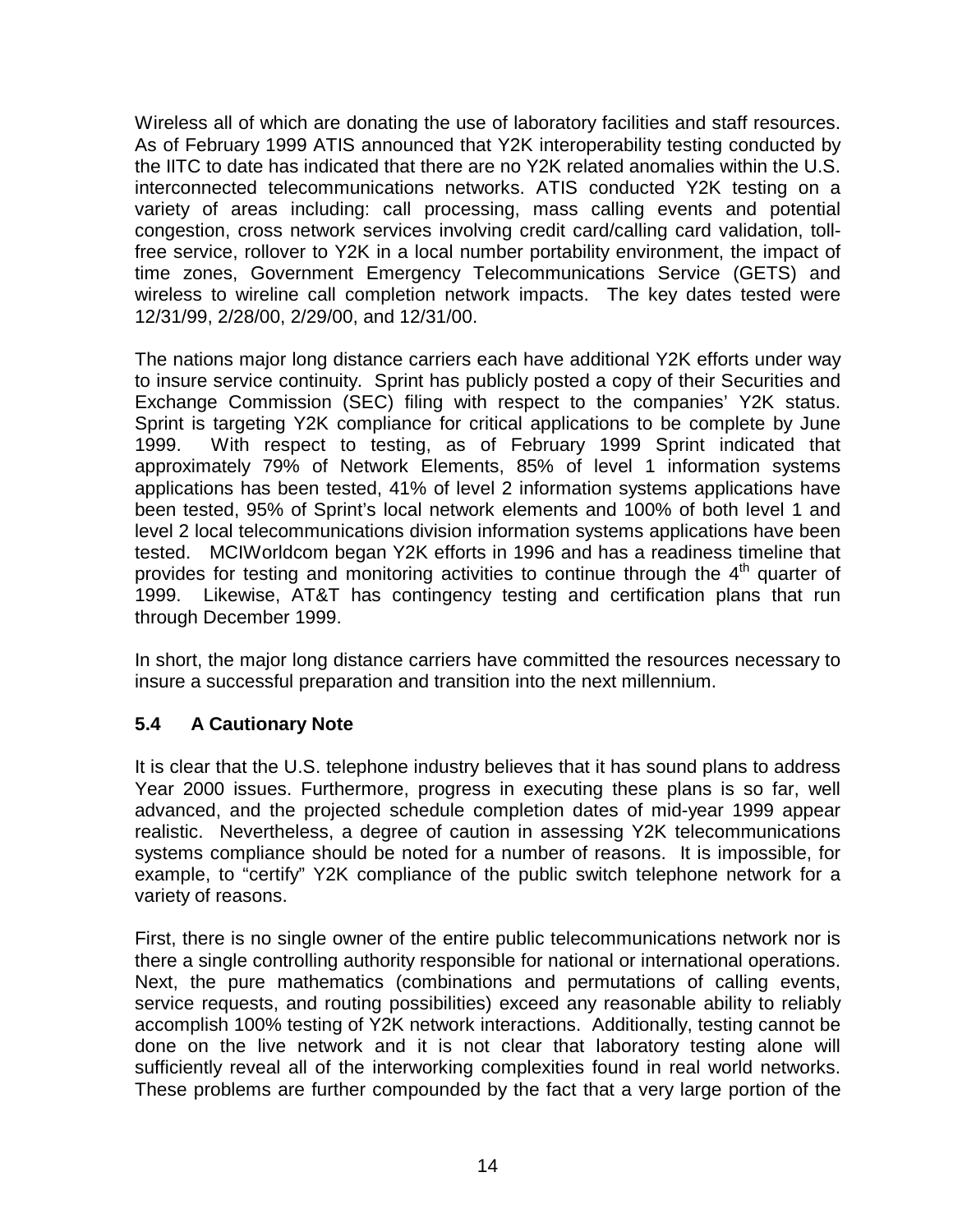infrastructure for voice and data communications processing in the world resides in the hundreds of thousands of private networks distributed throughout the world. A Y2K failure occurring in these networks could preclude entry onto the Public Switched Telephone Network (PSTN), or could cause inconsistent performance during interactions with the PSTN. Within the United States many small, independent telephone companies provide services across the United States. The status and scheduling of their individual Y2K activities vary. Lastly, on an international level the degree of technical sophistication, network use, and Y2K readiness varies significantly on a country by country basis. The ability to predict smooth, consistent, seamless services across international boundaries is not possible at the present time, nor is there a single source of information or control to mandate that a global plan come together.

# **5.5 International Perspectives**

A July of 1998 a study by Merrill Lynch & Co. in New York reported that half of the carriers in Brazil were in the "don't know" if we will be ready category. Brazil's Telebras was listed, by Merrill Lynch, as "woefully non-compliant at this stage." Similarly, a study by British Telecommunications PLC found that only 11% of its interconnect partners in Africa and the Middle East were working toward compliance. Around the world so far information concerning the status of International Post Telephone and Telegraph (PTT) Y2K issues has been spotty and suggests very little uniform pattern or planning.

Fortunately, the major suppliers of equipment to the telecommunications industry worldwide appear to be well on their way to delivering compliant equipment to most PTT's. Additionally, the International Telecommunications Union (ITU) established a Y2K Special Working Group to address international compliance. The ITU has begun a series of special working sessions to assess the status of international readiness for Y2K and to address how Y2K interoperability can be demonstrated around the world.

## **5.6 The Internet**

Since the mid 1980's the Internet has employed a standard known as the Network Time Protocol (NTP) for synchronizing network clocks using a set of distributed clients and servers. NTP is built on the User Datagram Protocol (UDP), which provides a connectionless transport mechanism. NTP evolved from the Time Protocol and the Internet Control Message Protocol (ICMP) Timestamp message.

In principle, NTP provides the protocol mechanisms necessary to synchronize time in to precisions in the order of nanoseconds while preserving a non-ambiguous date. The protocol includes provisions to specify the precision and estimated error of the local clock and the characteristics of the reference clock to which it may be synchronized. However, the protocol itself specifies only the data representation and message formats and does not specify the synchronizing algorithms or filtering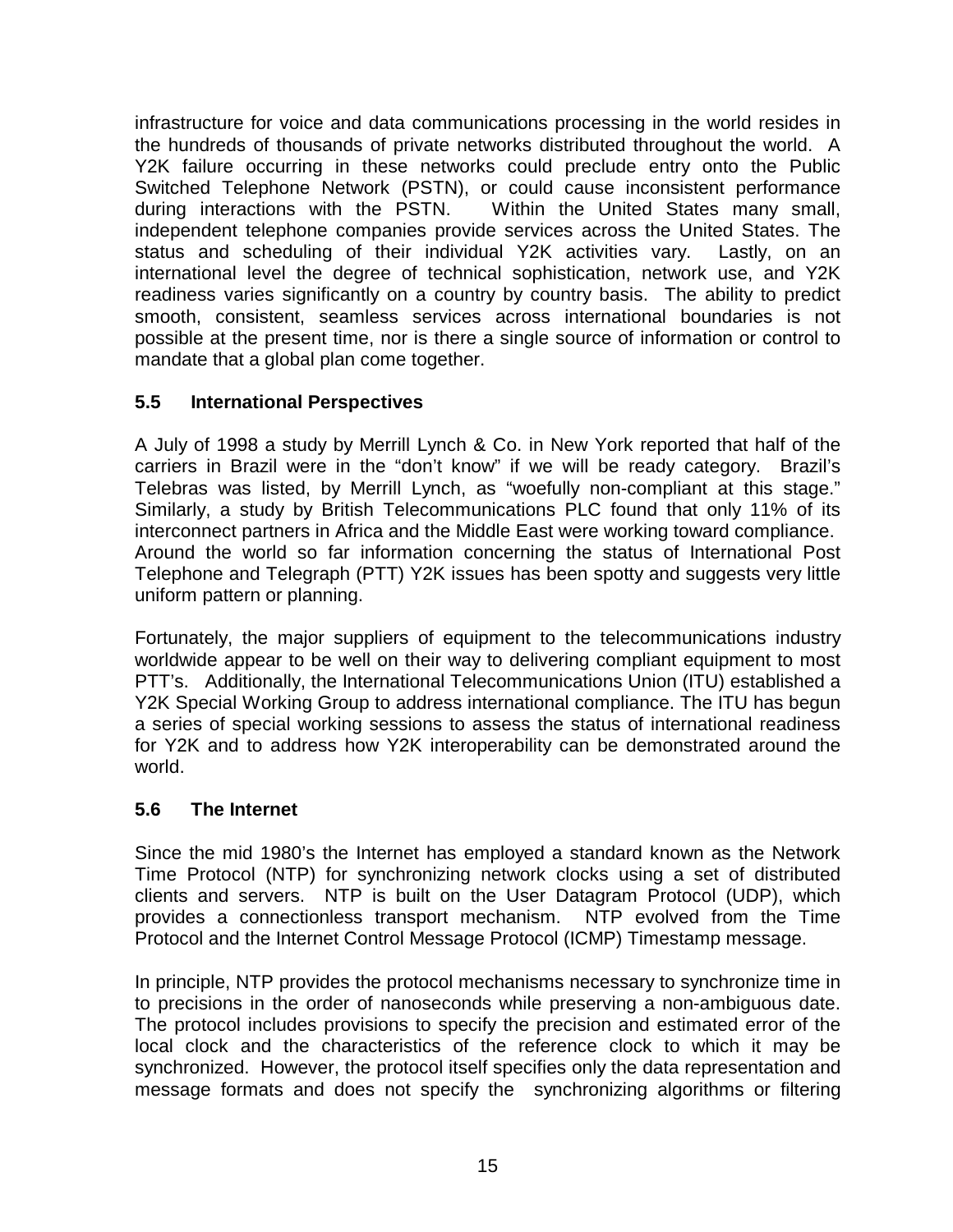mechanisms. NTP timestamps are represented as a 64-bit fixed-point number, in seconds relative to 0000 UTC on 1 January 1900. The first 32 bit contain the integer part and the last 32 bits contain the fractional part. NTP also supports a two-bit code warning of an impending leap-second to be inserted in the internationally coordinated standard time broadcasts. A leap-second is occasionally added or subtracted from standard time, which is based on atomic clocks. When necessary, the corrections are notified in advance and executed at the end of the last day of the month in which notified, usually June or December. When a correction is executed the first minute of the following day will have either 59 or 61 seconds. NTP also provides a mechanism to support a correction based on the estimated clock drift rate. This is a 32-bit signed fixed-point number indicating the estimated drift rate of the local clock. The value is dimensionless, with fraction point to the left of the high-order bit. The value can be either an estimate that is based on the hardware characteristics or it is also possible to compute the drift quite accurately.

The NTP hierarchy currently contains over 50 publicly accessible primary servers synchronized directly to UTC by radio, satellite or modem. The servers are conveniently located throughout North America, Europe and Asia. Generally, Internet client workstations and LAN servers with a relatively small number of clients do not need to synchronize with primary servers. There are about 100 publicly accessible secondary servers synchronized to the primary servers and capable of providing synchronization to a total in excess of 100,000 clients and servers distributed throughout the Internet.

The Simple Network Time Protocol (SNTP) is a simplified protocol access strategy for servers and clients deployed in the Internet. There are no changes to the protocol or implementations now running or likely to be implemented in the near future. The access paradigm is identical to the UDP/Time Protocol. SNTP implementations for personal computers are widely available within the Internet. With careful design and control of various network latencies it is possible to use SNTP to deliver time synchronization accurate to the order of microseconds.

In January 1999 an Internet Draft titled "The Internet and the Millennium Problem (2000)" was posted for review. It should be noted that Internet Drafts are draft documents that are valid for a maximum of 6 months. Drafts may be updated, replaced, or obsoleted by other documents at any time. The Internet Engineering Task Force (IETF) position on Internet Drafts is that it is not appropriate to use Internet Drafts as reference material or to cite them other than as a "working draft" or "work in progress".

The IETF Year 2000 working group has conducted an investigation into the millennium problem with regards to Internet related protocols. The investigation targeted only Internet protocols as documented in the Request For Comments (RFC) series. The investigation revealed few reasons for concern with regards to the functionality of the protocols. Only a few minor cases of older implementations still using two digit years (e.g., RFC 850) were discovered. Indeed, almost all Internet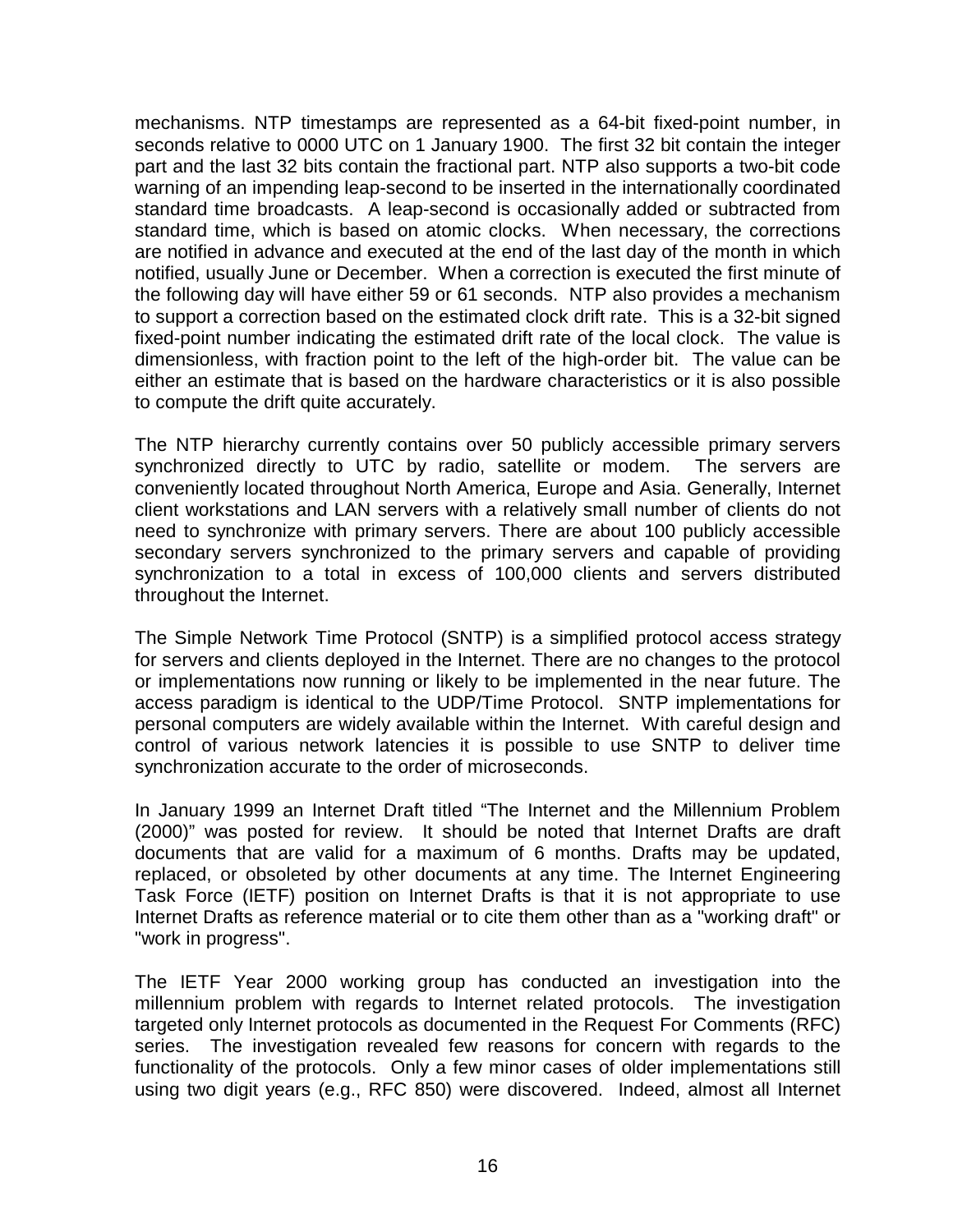protocols were given a clean bill of health. A few cases of 'period' problems were discovered where a time field would 'roll over' as the size of field was reached. In particular, there are several protocols that use 32 bit signed integer representations of the number of seconds since January 1, 1970. These will turn negative on Tuesday January 19 03:14:07 GMT 2038.

A problem exists with both RFC 977, Network News Transport Protocol (NNTP) and RFC 10336 the Usenet News Message Format, RFC 10336. Both specify a two-digit year format. An IETF working group has been formed to update the network news protocols. A similar two-digit year problem has also been discovered in RFC 1861, the Simple Network Paging Protocol Version 3 and RFC 1645 Simple Network Paging Protocol Version 2.

RFC 1507, Distributed Authentication Security Services (DASS) contains an expository discussion of time and secure time. It defines absolute time as an UTC time with a precision of 1 second, and discusses Abstract Syntax Notation 1 (ASN.1) time value encoding. The UTC time definition contains imprecisions that could create problems with implementations of the protocol.

Internet RFCs 1421 through 1424 specify that Privacy Enhanced Messaging (PEM) should use UTC time formats that could have a millennium issue since the year specification only provides the last two digits of the year. An important side note is that the Massachusetts Institute of Technology (MIT) reference implementation of Kerberos, sets the expiration of issued tickets to December 31, 1999 by default. Although this is not protocol related matter it could have operational impacts for MIT based kerberos implementation environments.

# **6 PRECISE TIME AND THE U.S. NAVAL OBSERVATORY MASTER CLOCK**

The U.S. Naval Observatory (USNO) is charged with the responsibility for precise time determination and the management of time dissemination within the United States. It has been officially recognized as the "country's official timekeeper." Modern electronic systems, including navigation and communications systems are increasingly dependent on precision timekeeping. Well know examples include the LORAN-C ground-based navigation system and the satellite-based GPS. These systems are based on the travel time of electromagnetic signals, which provides for an accuracy of 10 nanoseconds (10 one-billionths of a second) and corresponds to a position accuracy of 10 feet. Both the LORAN-C and GPS official systems are referenced to the USNO master clock.

The present USNO Master Clock is based on a system of dozens of independently operating cesium atomic clocks and 7-10 hydrogen maser clocks. These clocks are distributed over 20 environmentally controlled clock vaults, to insure their stability. Every 100 seconds all of these clocks are automatically intercompared allowing the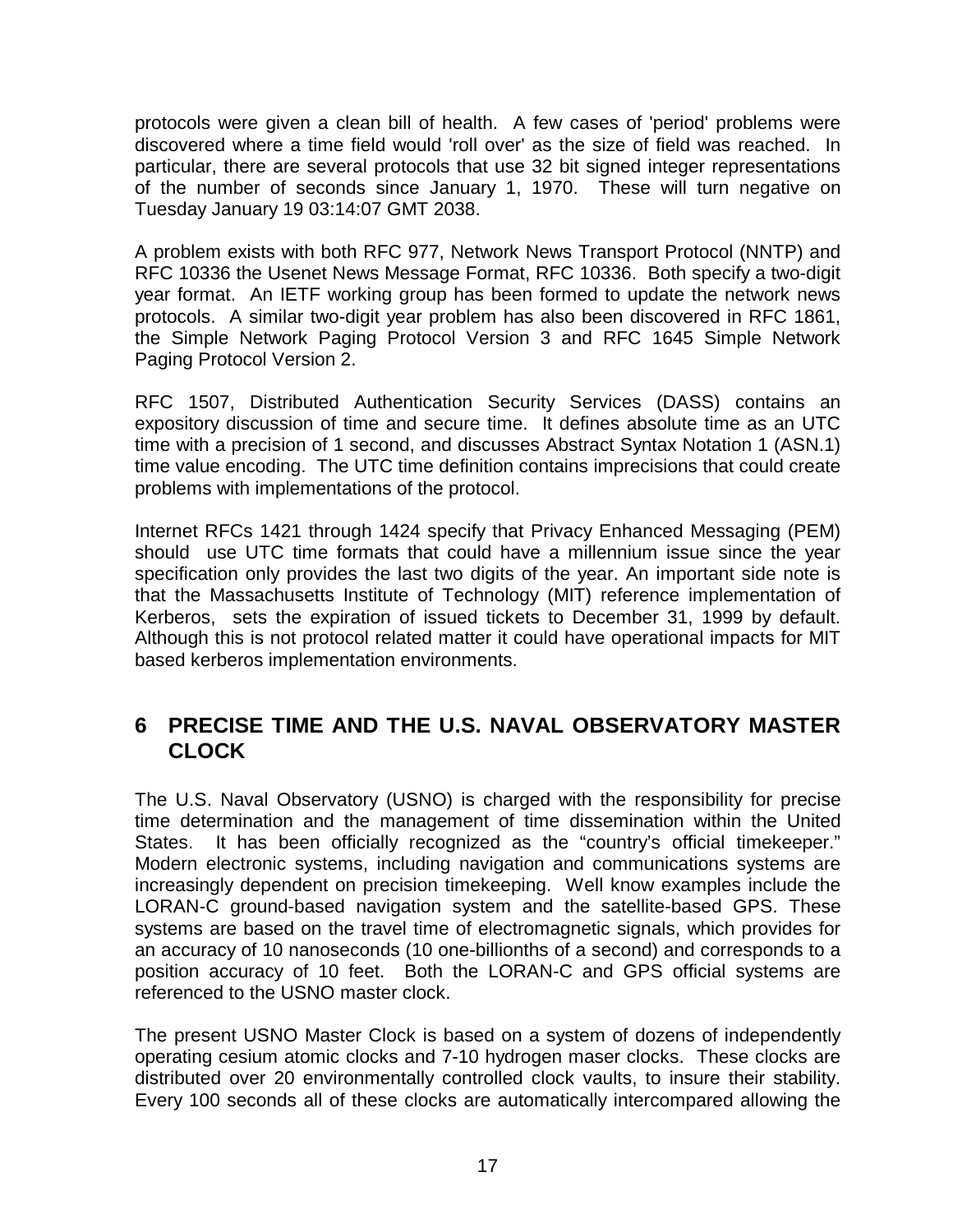USNO to compute a time scale that is not only reliable but also extremely stable. This system produces a clock rate does not change by more than about 100 *picoseconds* (0.000 000 000 1 seconds) per day. On the basis of this computed time a clock reference system can be steered to produce clock signals that serve as the USNO Master Clock. The clock reference system is driven by a hydrogen maser atomic clock. Hydrogen masers are extremely stable clocks over short time periods (less than one week). Hydrogen masers provide the stability, reliability and accessibility needed to maintain the accuracy of the USNO master clock system.

#### **6.1 Cesium Beam Atomic Clocks**

A cesium-beam frequency standard, more commonly known as an atomic clock, is a device that uses the exact frequency of the microwave spectral line emitted by atoms of the metallic element cesium as a reference; in particular its isotope of atomic weight 133 (Cs-133). The integral of frequency is time, so the frequency 9,192,631,770 Hz provides the fundamental unit of time, which is measured by cesium clocks.

Today, cesium clocks measure frequency with an accuracy of 2 to 3 parts in  $10^{14}$  Hz. This is equivalent to a time measurement accuracy of 2 nanoseconds per day or one second each 1,400,000 years. Thus far it is the most accurate realization of any kind of unit that mankind has yet achieved. A cesium clock operates by exposing cesium atoms to microwaves until they oscillate at one of their resonant frequencies and then by counting the corresponding cycles as a measure of time. The frequency involved is that of the energy absorbed from the incident photons when they excite the outermost electron in a cesium atom to transition from a lower to a higher orbit.

Quantum theory states that atoms can only exist in certain discrete quantized energy states depending on what orbits about their nuclei are occupied by their electrons. Although different types of transitions are possible those of interest involve a change in the electron and nuclear spin hyperfine energy level of the lowest set of orbits commonly known as the ground state. Cesium is the best choice of atom for this type of measurement because each of its 55 electrons, except the outermost, are confined to orbits in stable shells by electromagnetic force. Thus, the outermost electron is not disturbed by the others. Cesium atoms must be kept in a vacuum of approximately 10 trillionths of an atmosphere so that they are not affected by other particles. Under these conditions Cesium atoms will radiate in a narrow spectral line whose frequency can be accurately determined.

#### 6.1.1 Kinds of Cesium Clocks

There are two general types of Cesium clocks. A primary Cesium standard clock is about the size of a railroad flatcar. Correspondingly, only a few primary Cesium standards exist. Secondary Cesium standards are typically about as large as a suitcase and are therefore widely available for commercial purposes.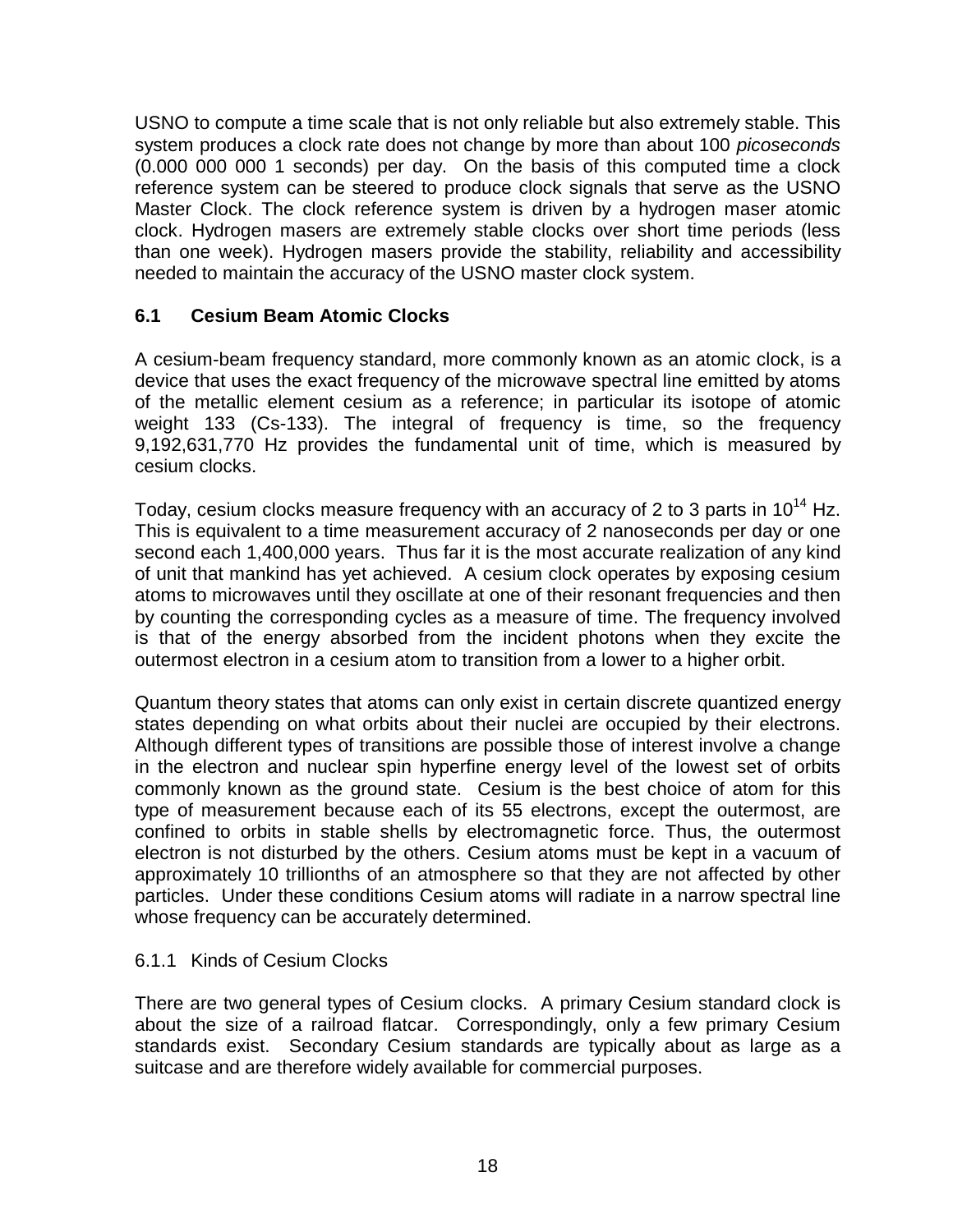The U.S. Naval Observatory operates about 70 Cesium clocks and other precision clocks including 7-10 hydrogen masers. These Cesium clocks are distributed into 18 temperature and humidity controlled vaults. Special devices called time-interval counters are used to compare the time of each clock against the master clock. The frequency of the master clock is then steered toward the average of the other clocks. The resulting time is the USNO's measure of UTC.

#### 6.1.2 USNO Cesium Clock Characteristics

The USNO Cesium clocks have an accuracy of 1 x  $10^{-12}$ , a frequency stability of 8 parts in 10<sup>-14</sup>, and a time domain stability of  $< 2 \times 10^{-14}$  .

# **7 CONCLUSIONS**

The technology movement towards all digital high-speed synchronized networks has been under way for the past 30 years. The pace of change in the telecommunications infrastructure during the 1990's has been particularly brisk. The breakup of the telecommunications monopoly structure in the United States during the 1980's brought about significant changes to the structure and hierarchy of national digital networks, especially with respect to the timing and synchronization of public networks.

Today, the telecommunications infrastructure is much more diverse and robust. Whereas in the past a single company held the responsibility for the operation of the hierarchy of telecommunications clocking and synchronization systems, today most telecommunications administrations use their own hierarchical source-receiver method to synchronize their networks. The choice of where an administration derives a clocking source (e.g., LORAN-C, GPS, private Stratum 1 system) is determined on a carrier-by-carrier basis. A key-driving factor, especially for smaller telecommunications firms, is the cost. For this reason the USNO master clock has increased in importance with respect to its role in synchronizing parts of the nations telecommunications infrastructure.

It is recommended that the NCS continue to actively monitor industry progress towards Y2K certification to insure that adequate primary and backup NS/EP resources will be operational. However, it appears to be abundantly clear that U.S. public carrier networks are sufficiently motivated to do everything possible to insure that continuous high quality services can be provided to their customers during the Y2K transition periods. It should be noted, however, that a number of the vendor's schedules for completion of Y2K related testing and other activities come very close to the December 31, 1999 deadline. Therefore the NCS could encounter situations in which last minute "discoveries" are announced by vendors. These may require immediate attention. One potentially important area of interest for the NCS is where individual member agency private networks are relied upon to provide a share of NS/EP support services. Due to the fact that the NCS intentionally shares the private network resources of its 23 Federal agency members, the NCS vulnerability to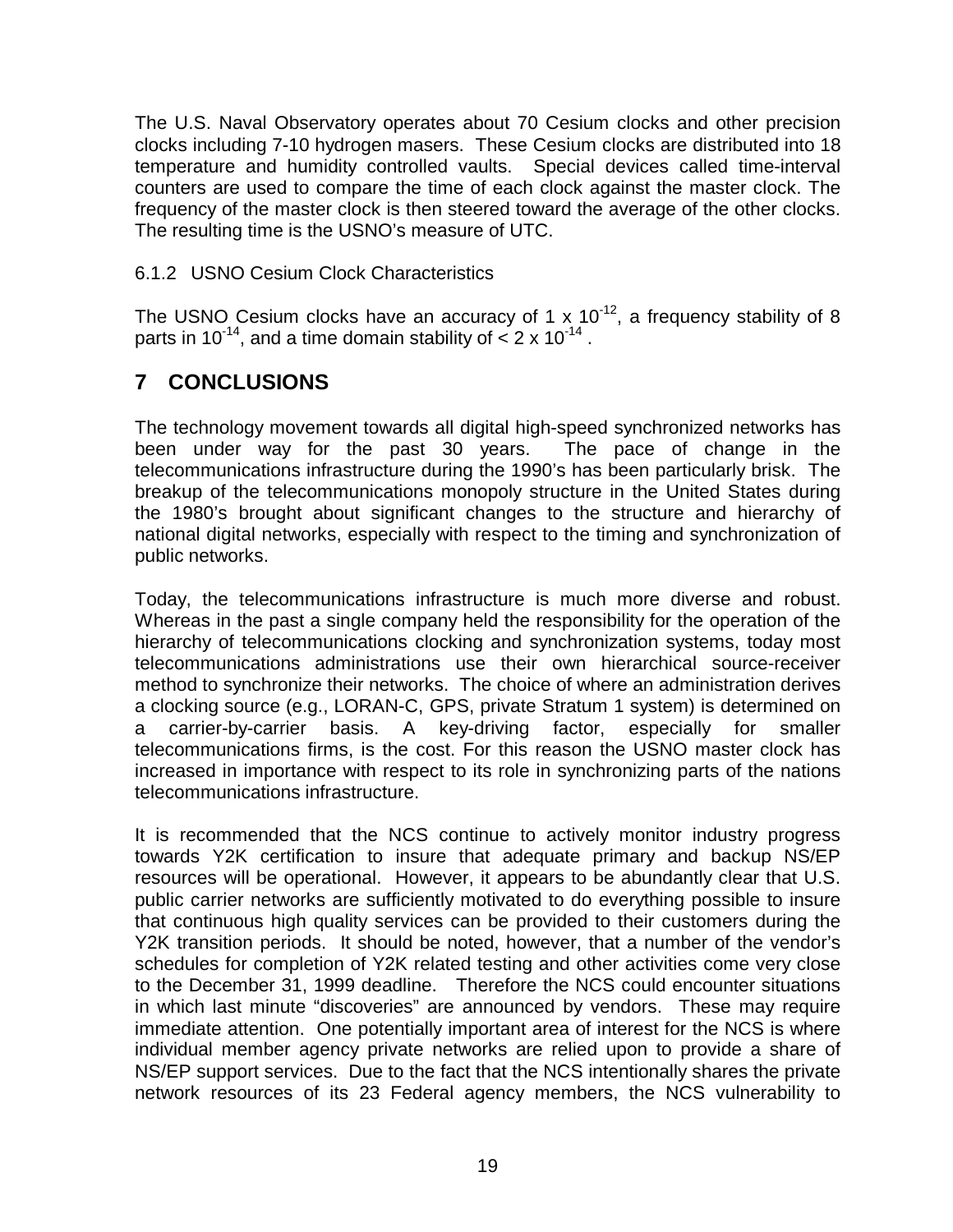unresolved Y2K issues cannot be satisfactorily resolved by a reliance on the testing of public carrier networks. Indeed, the major challenge faced by private networks is that not only should each timing and synchronization device be Y2K certified but that interoperability within the multivendor systems comprising the member agencies connectivity to public carrier networks also needs to be assured.

One means to be prepared for Y2K operational issues would be, in association with NCS Y2K contingency planning activities, to establish a central information collection and dissemination facility for Y2K operational issues. Such a center could provide the means for NCS member agencies to report Y2K related problems encountered within their private networks and/or interconnection to other networks and could also serve as a means for rapidly identifying cross-governmental issues in a manner similar to the procedures that have been established for reporting network intrusion and/or security advisories. For example, in December 1997, the National Security Telecommunications Advisory Committee (NSTAC) approved a recommendation that the NCC establish "an initial intrusion incident information processing pilot." Today, a number of government funded activities (e.g., Computer Emergency Response Team (CERT)) exist for the purpose of electronically disseminating "early warning" notices with respect to operational deficiencies as they are discovered. A similar Y2K operational notification system for the NCS could prove to be beneficial. It may, for example, be feasible to supplement the already existing security notification systems to also report on Y2K problems encountered and vendor patch software releases. Over the next year it is reasonable to expect that some suppliers will release "last minute" software patches to correct Y2K related bugs. These patches may require rapid response action on the part of agency network operators to insure continuous operations. More importantly, vendors may rely on publication of available patches by means of their Internet web sites, which would require proactive action on the part of user agencies to "discover" that required software upgrades have been released.

Lastly, an additional means to insure a readiness capability to respond to NS/EP conditions during the Y2K transition era would be to have ample supplemental contracting resources to enable the rapid addition of diversity to the available infrastructure should that become necessary. The ability to rapidly add additional services to route around one carrier that may be experiencing operational difficulties to another carrier that is not experiencing operational difficulties should be considered as part of Y2K contingency planning efforts.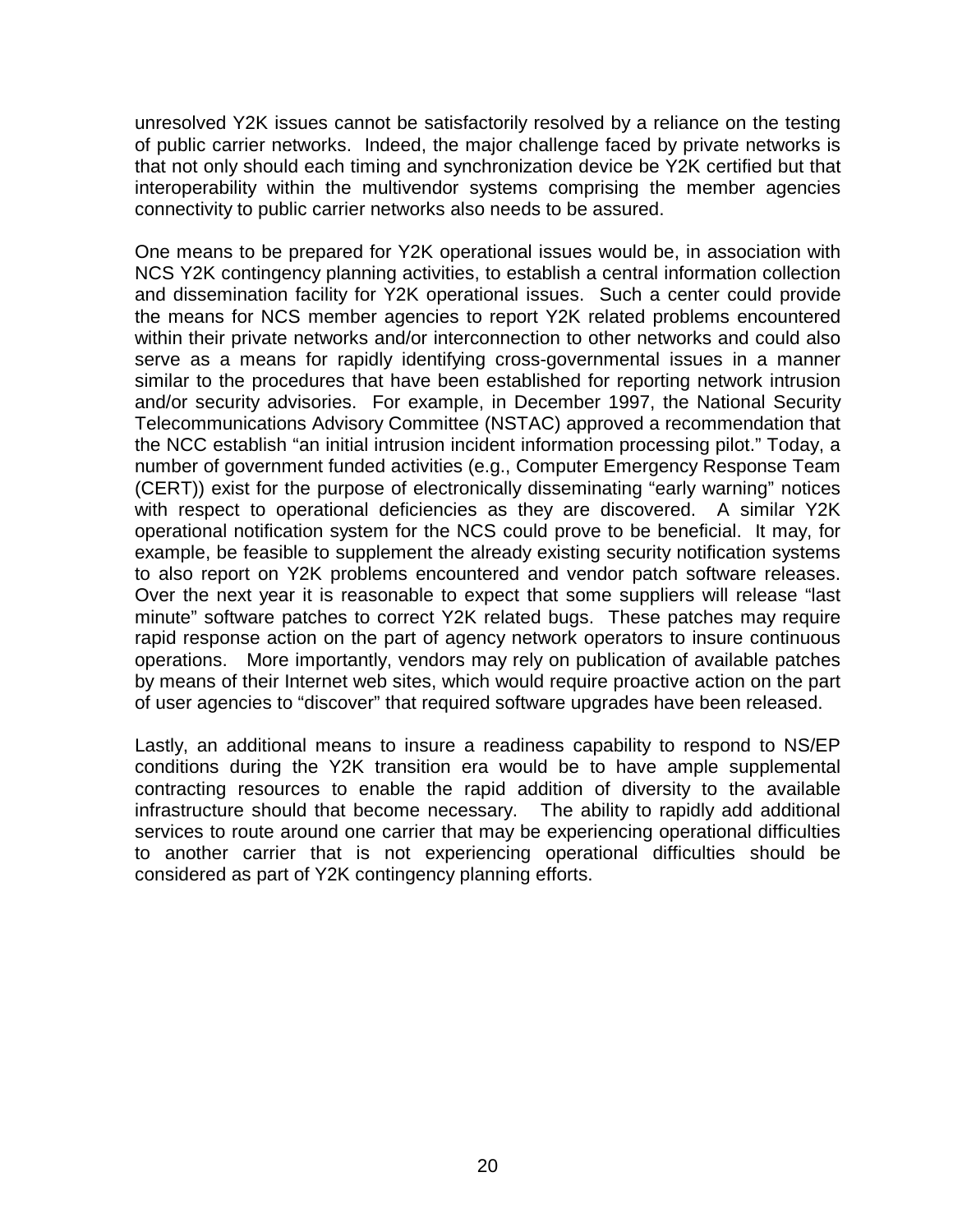# **REFERENCES**

- 1. "Synchronizing Telecommunications Networks: Basic Concepts," Hewlett-Packard Application Note 1264-1.
- 2. "Telecommunications Synchronization Interface Standard," the American National Standards Institute (ANSI) T1.101-1994.
- 3. ITU-T Recommendation G.824, "The Control of Within Digital Networks which are Based on the 1544 Kb/s Hierarchies."
- 4. 4 ITU-T Recommendation G.811, "Timing Requirements at the Output of Primary Reference Clocks Suitable for Plesiochronous Operation of International Digital Links."
- 5. "Clocks for the Synchronized Network: Common Generic Criteria," Bellcore Technical Advisory, TA-NWT\_001244, Issue 2, November 1992.
- 6. J. E. Abate, et al, "AT&T's New Approach to the Synchronization of Telecommunication Networks," IEEE Communications Magazine, Vol. 27, No. 4, April 1989.
- 7. "Synchronizing Telecommunications Networks: Synchronizing SDH and SONET," Hewlett-Packard Application Note 1264-2.
- 8. G. Garner, "Total Phase Accumulation in a Network of VT Islands for Various Levels of Clock Noise," Contribution to ANSI T1X1.3, Number 94- 094, September, 1994.
- 9. European Telecommunication Standards, "The Control of Jitter and Wander Within Synchronization Networks," Draft ETS DE/TM-3017.
- 10. Federal Standard 1037C, "Glossary of Telecommunications Terms, August 7, 1996.
- 11. "Synchronizing Telecommunications Networks: Fundamentals of Synchronization Planning," Hewlett Packard Application Note 1264-3.
- 12. Philip J. Nesser II, "The Internet and the Millennium Problem (2000), Internet Draft dated January 1999.
- 13. A. Gerald Roth, Vice President Technology Programs, GTE Technology and Systems On Behalf of the Telco Year 2000 Forum, Testimony Before the House Committee on Banking and Financial Services, September 17, 1998.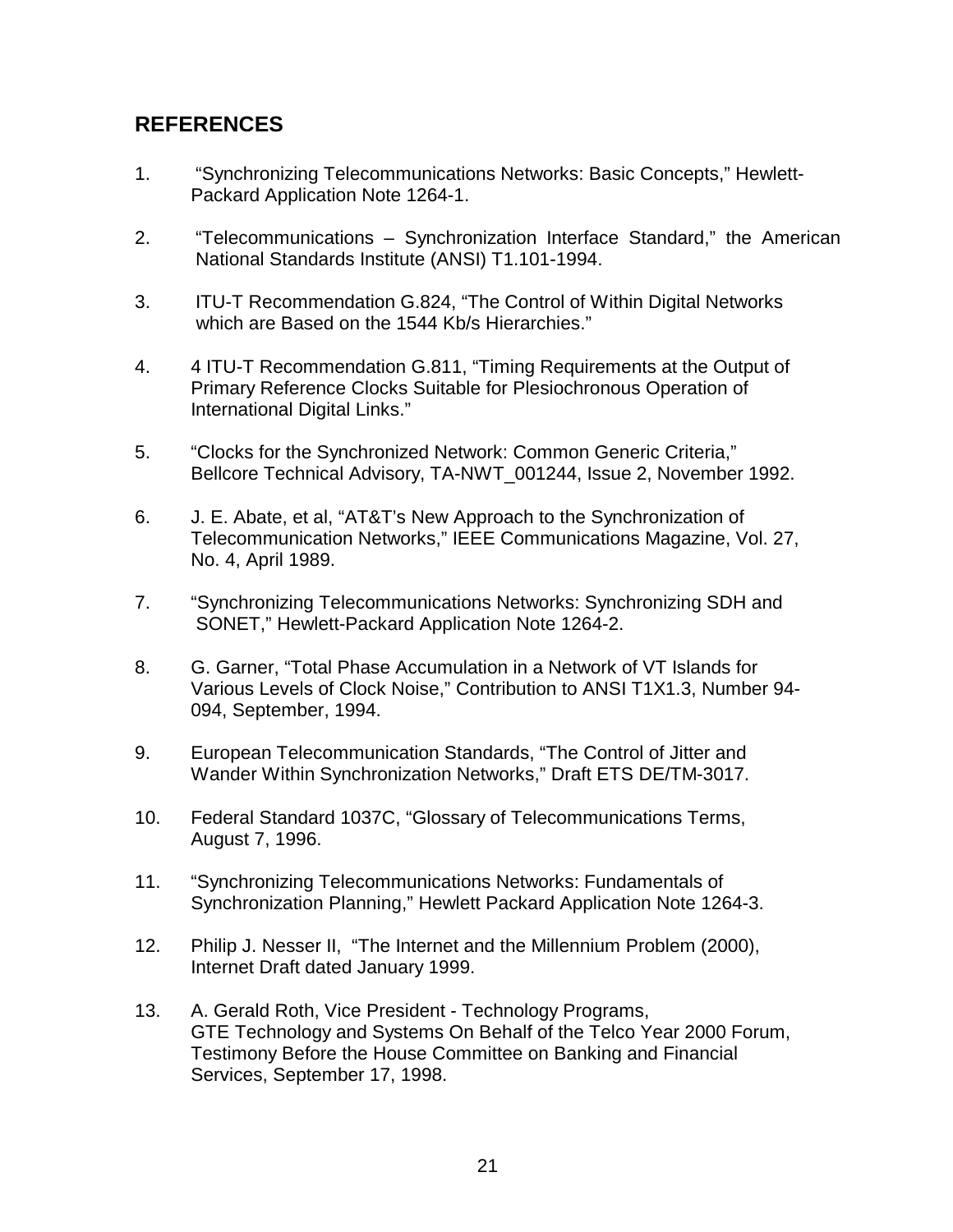- 14. D. Mills, "Simple Network Time Protocol (SNMP)," Internet Request For Comments 1769, March 1995.
- 15. D. Mills, "Network Time Protocol," Internet Request For Comments 1059, July 1988.
- 16. IEEE-SA Standards Board, IEEE Computer Society, "IEEE Standard for Year 2000 Terminology," June 25, 1998.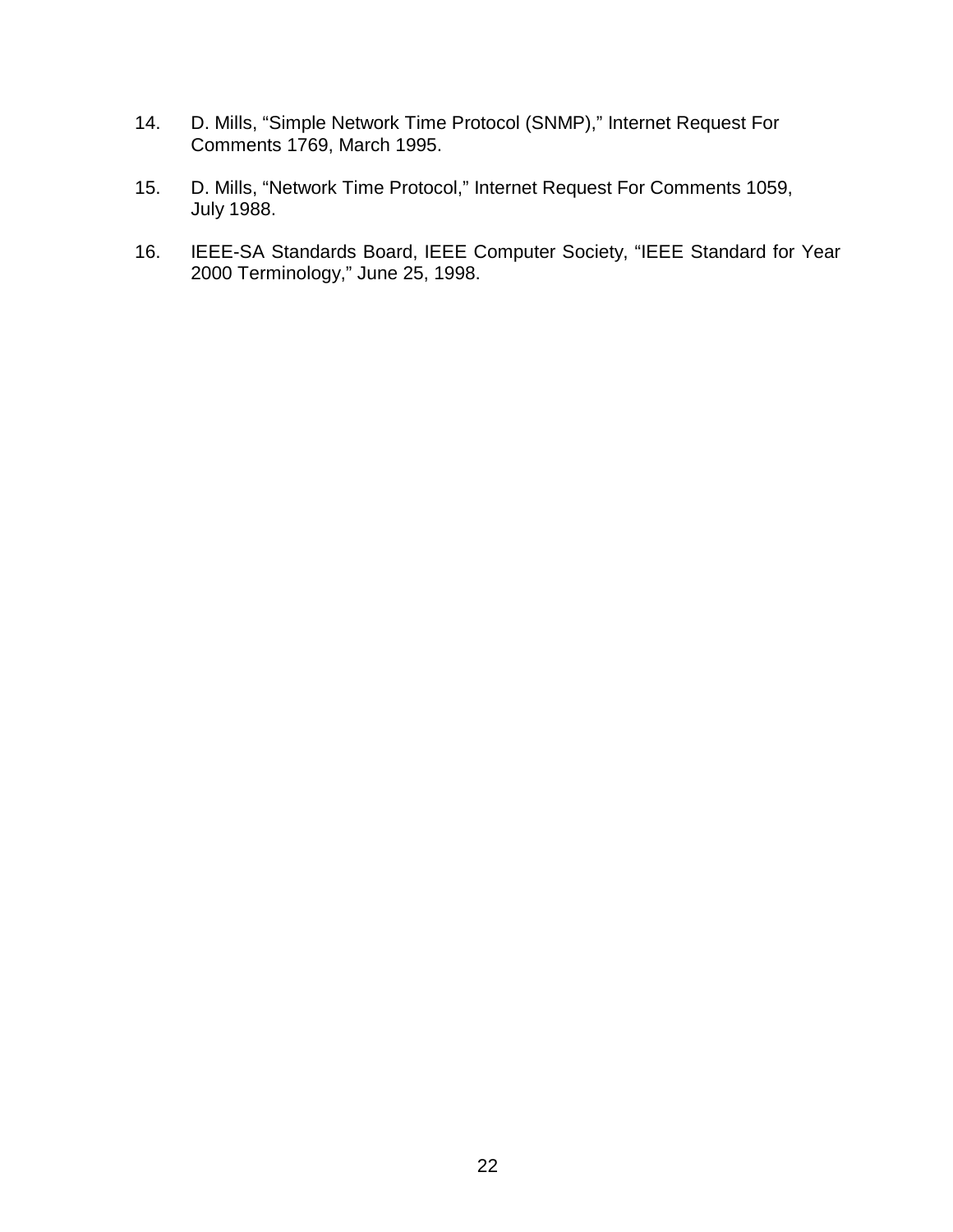# **ACRONYMS**

| ANSI                                                                           | American National Standards Institute                                                                                                                                                                                                                                                                                       |
|--------------------------------------------------------------------------------|-----------------------------------------------------------------------------------------------------------------------------------------------------------------------------------------------------------------------------------------------------------------------------------------------------------------------------|
| ASN.1                                                                          | <b>Abstract Syntax Notation 1</b>                                                                                                                                                                                                                                                                                           |
| ATIS                                                                           | <b>Alliance for Telecommunications Industry Solutions</b>                                                                                                                                                                                                                                                                   |
| <b>BITS</b>                                                                    | <b>Building Integrated Timing Supply</b>                                                                                                                                                                                                                                                                                    |
| CERT                                                                           | <b>Computer Emergency Response Team</b>                                                                                                                                                                                                                                                                                     |
| CDU                                                                            | <b>Clock Distribution Units</b>                                                                                                                                                                                                                                                                                             |
| <b>CPE</b>                                                                     | <b>Customer Provided Equipment</b>                                                                                                                                                                                                                                                                                          |
| <b>DASS</b>                                                                    | <b>Distributed Authentication Security Services</b>                                                                                                                                                                                                                                                                         |
| E.O.                                                                           | <b>Executive Order</b>                                                                                                                                                                                                                                                                                                      |
| <b>EOP</b>                                                                     | <b>Executive Office of the President</b>                                                                                                                                                                                                                                                                                    |
| <b>GETS</b>                                                                    | <b>Government Emergency Telecommunications Service</b>                                                                                                                                                                                                                                                                      |
| <b>GPS</b>                                                                     | <b>Global Positioning System</b>                                                                                                                                                                                                                                                                                            |
| <b>ICD</b><br><b>ICMP</b><br><b>IETF</b><br><b>IITC</b><br>ITU<br><b>ITU-T</b> | <b>Interface Control Document</b><br><b>Internet Control Message Protocol</b><br><b>Internet Engineering Task Force</b><br>Internetwork Interoperability Test Coordination<br><b>International Telecommunications Union</b><br>International Telecommunications Union - Telecommunications<br><b>Standardization Sector</b> |
| MIT                                                                            | Massachusetts Institute of Technology                                                                                                                                                                                                                                                                                       |
| MTIE                                                                           | <b>Maximum Time Interval Error</b>                                                                                                                                                                                                                                                                                          |
| N6                                                                             | <b>Technology and Standards</b>                                                                                                                                                                                                                                                                                             |
| <b>NCS</b>                                                                     | <b>National Communications System</b>                                                                                                                                                                                                                                                                                       |
| NΕ                                                                             | <b>Network Entities</b>                                                                                                                                                                                                                                                                                                     |
| <b>NNTP</b>                                                                    | <b>Network News Transport Protocol</b>                                                                                                                                                                                                                                                                                      |
| NS/EP                                                                          | <b>National Security and Emergency Preparedness</b>                                                                                                                                                                                                                                                                         |
| <b>NSTAC</b>                                                                   | National Security Telecommunications Advisory Committee                                                                                                                                                                                                                                                                     |
| NTP                                                                            | <b>Network Time Protocol</b>                                                                                                                                                                                                                                                                                                |
| <b>OMNCS</b>                                                                   | Office of the Manager, National Communications System                                                                                                                                                                                                                                                                       |
| PEM                                                                            | <b>Privacy Enhanced Messaging</b>                                                                                                                                                                                                                                                                                           |
| <b>PRS</b>                                                                     | <b>Primary Reference Source</b>                                                                                                                                                                                                                                                                                             |
| <b>PSTN</b>                                                                    | <b>Public Switched Telephone Network</b>                                                                                                                                                                                                                                                                                    |
| PTT                                                                            | Post Telephone and Telegraph                                                                                                                                                                                                                                                                                                |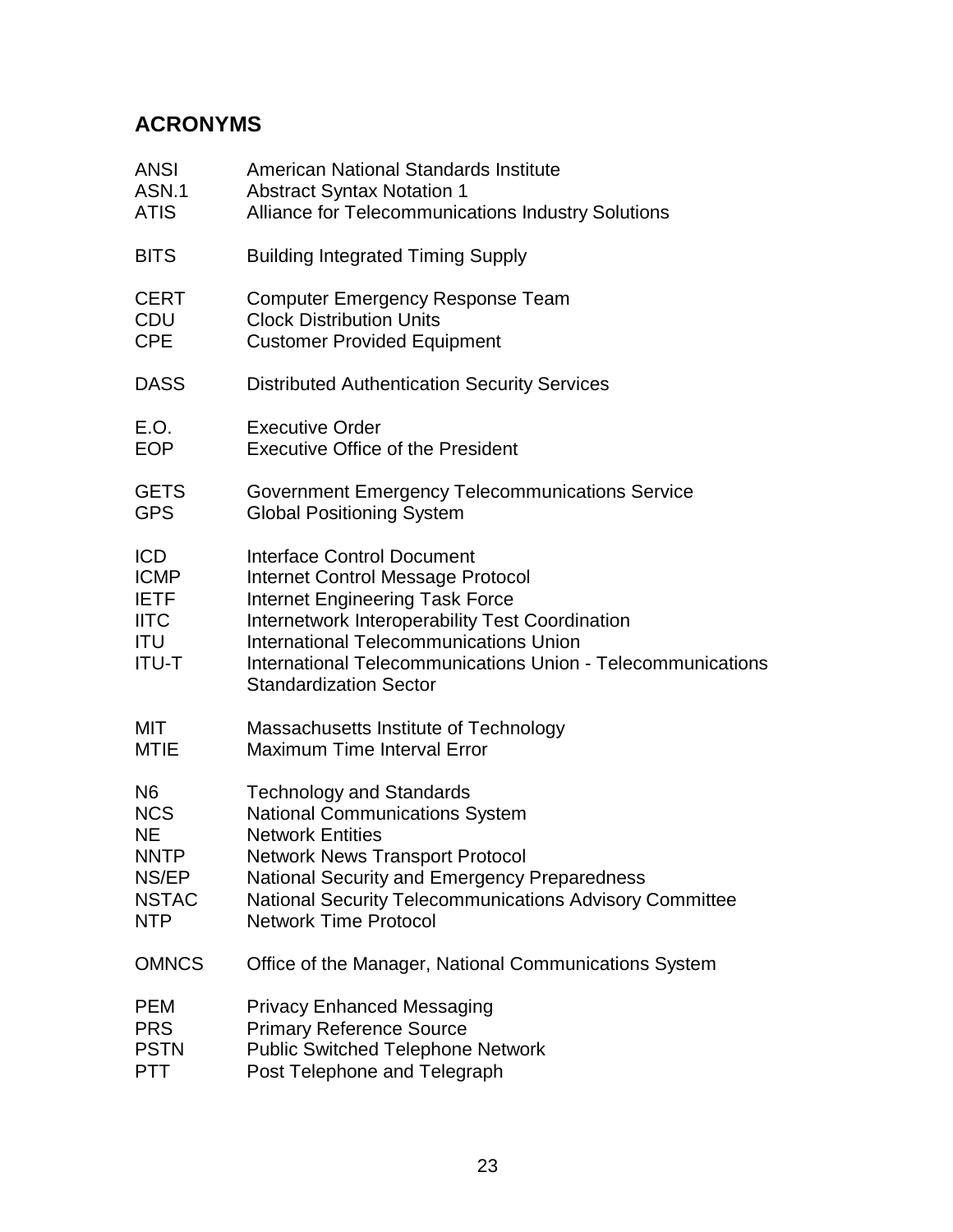| <b>RFC</b>                                                             | <b>Request for Comments</b>                                                                                                                                                               |
|------------------------------------------------------------------------|-------------------------------------------------------------------------------------------------------------------------------------------------------------------------------------------|
| <b>SEC</b><br><b>SDH</b><br><b>SNET</b><br><b>SNTP</b><br><b>SONET</b> | Securities and Exchange Commission<br><b>Synchronous Digital Hierarchy</b><br>Southern New England Telephone<br><b>Simple Network Time Protocol</b><br><b>Synchronous Optical Network</b> |
| <b>TSG</b>                                                             | <b>Timing Signal Generator</b>                                                                                                                                                            |
| <b>UDP</b><br><b>USNO</b><br><b>UTC</b>                                | User Datagram Protocol<br><b>United States Naval Observatory</b><br><b>Coordinated Universal Time</b>                                                                                     |
| Y2K                                                                    | Year 2000                                                                                                                                                                                 |